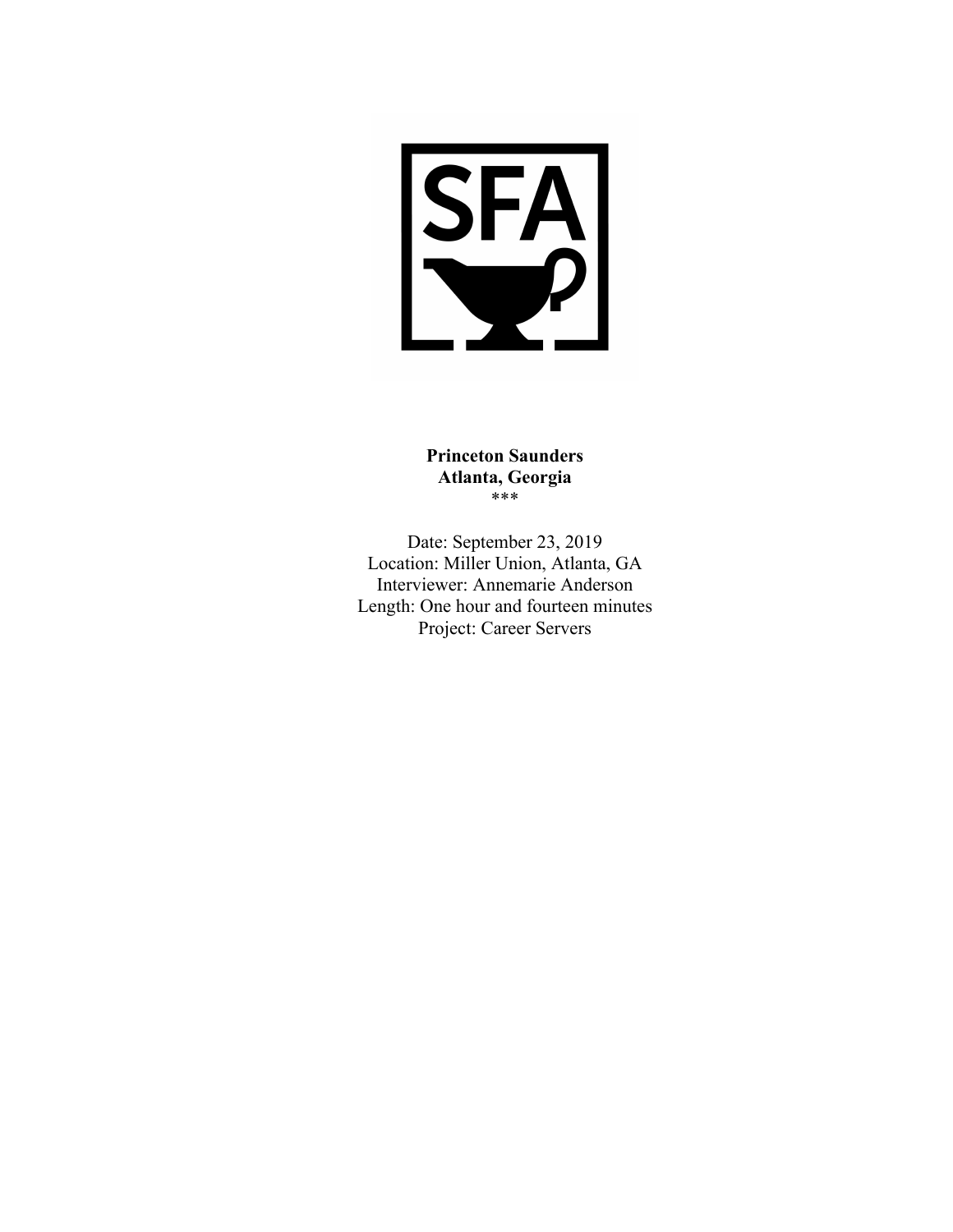## [*START INTERVIEW*]

**Annemarie A.:** Okay. Today is September 23, 2019. This is Annemarie Anderson recording for the Southern Foodways Alliance. I'm at Miller Union in Atlanta, Georgia, with Mr. Princeton Saunders. Mr. Princeton, will you go ahead and introduce yourself for the recorder? Tell us who you are and what you do.

[00:00:19.18]

**Princeton S.:** Hi, everybody. I'm Princeton Michael Saunders. I work at Miller Union, proudly work at Miller Union. I'm a server here.

[00:00:30.15]

**Annemarie A.:** That's great. And for the record, could you give us your date of birth?

[00:00:34.16]

**Princeton S.:** New Year's Day.

[00:00:36.13]

**Annemarie A.:** Okay, what year?

[00:00:36.13]

**Princeton S.:** 1969.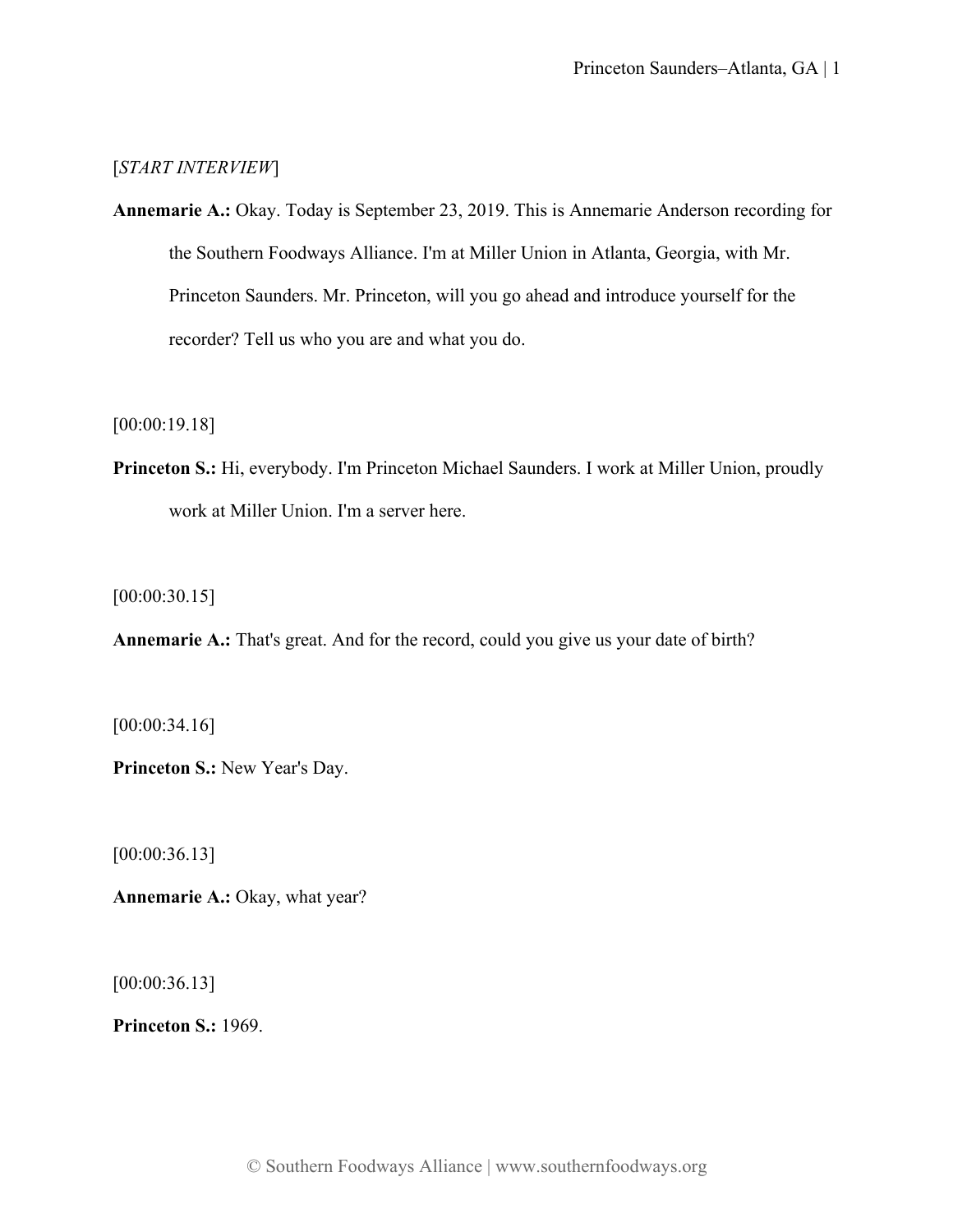### [00:00:38.15]

**Annemarie A.:** Great. So, could you tell us a little bit about growin' up? Where did you grow up?

#### [00:00:43.09]

**Princeton S.:** In New Jersey and New York. Born in Princeton. My father worked in Manhattan, so I spent a lot of time in New York, back and forth between New Jersey and New York. Spent a lot of time in Colorado. We had a little place in Aspen. And that's where I pretty much grew up. My grandparents, paternal grandparents, were British and came to the United States and moved to North Carolina, where they had several businesses in homes. So, I spent some time down there. But that was my exposure to the South, but very much a Jersey boy.

#### [00:01:31.19]

**Annemarie A.:** Yeah, that's great. Well, tell me a little bit about—well, what were your parents' names?

[00:01:37.02]

**Princeton S.:** My father was David. My mother, we called her Tommy, Thomasina. Dad was a surgeon. Mom was a dancer, model at the time, did a few different things. Business stuff. But my father's parents owned restaurants, and I've always had an interest in that. We would go out for dinner often. Some of my fondest memories were, we knew on Sunday we were goin' out to dinner. We knew Friday we were goin' out to dinner. We were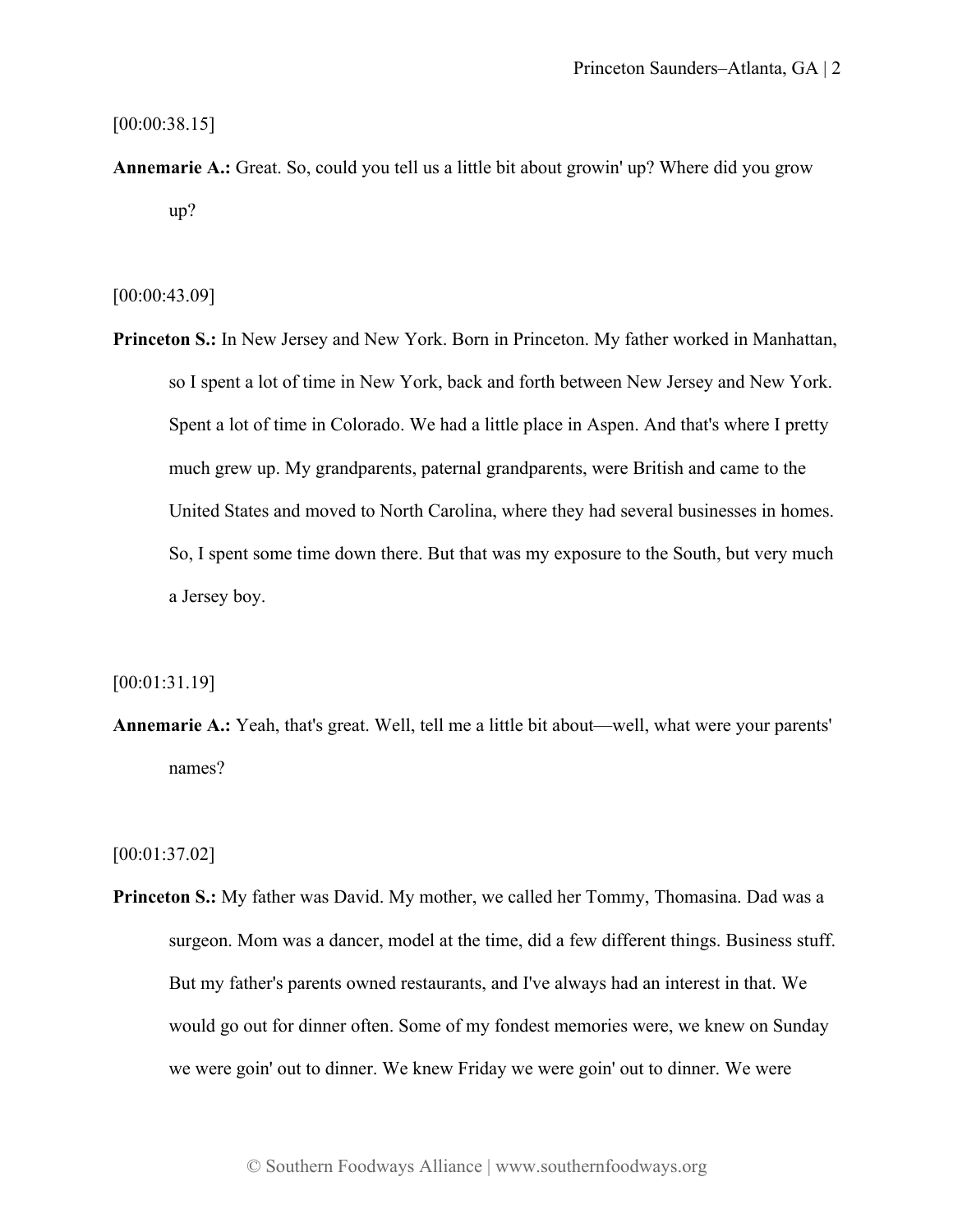always taught, rather formally, about our experiences with meals, having them together, having them seated, no television, no jeans at the table. If you wore it to school, you didn't wear it to the dinner table. You needed to clean up. My father expected you to be sitting at dinner. When we went out to dinner, even as children, we ordered—we didn't ask for, not like a lot of places do now, ask for anything different. We ordered what was there and ate what was there, much like at home. Then, when the bill came, after we had been polite and quiet through our meal, my father would give myself and my brother an opportunity to look at the bill, and we had to figure out an appropriate tip. So, it was kind of a game, too, and a little bit of a challenge, but I always looked forward to going out to eat. I feel really comfortable in a restaurant.

[00:03:22.14]

**Annemarie A.:** That's great. So, well, I have a couple of follow-up questions for that. What sort of restaurants would your family go out to eat when you went to dine?

[00:03:31.29]

**Princeton S.:** It would vary. It would be family-oriented at times. The Friday night dinner was usually somewhere where my parents could have something they wanted, but something for the kids. We didn't do a lot of chain dining – just not what we did. With that proximity to New York City, Philadelphia, and Princeton, had not a lot—but nicer, smaller places to eat. We would go to those places. Sometimes, there would be a kid menu. Sometimes, there wouldn't be a kid menu. But it would be us as a family. We could bring our friends, often. If my grandparents were around, they could come with us.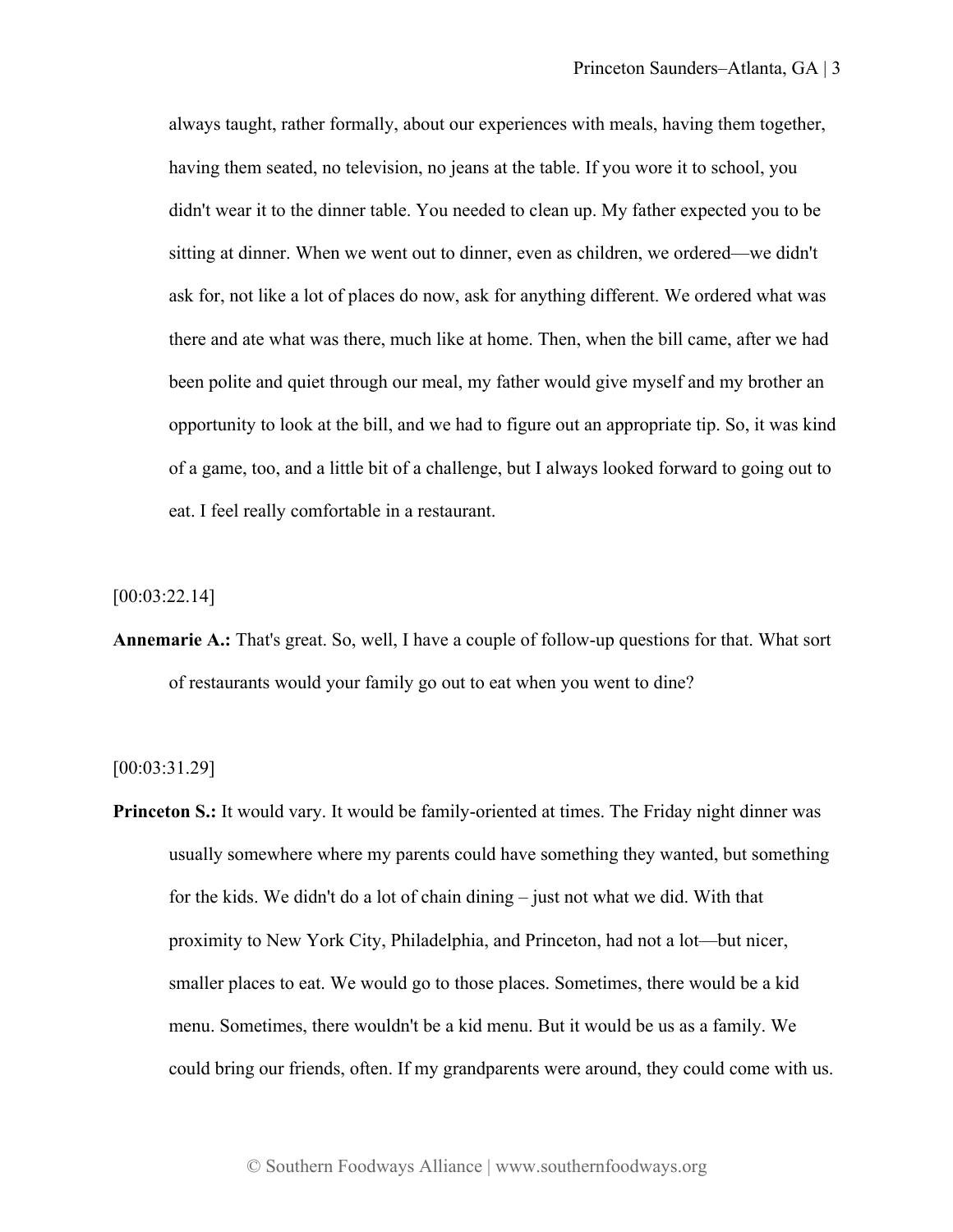When they were around, it was always that type of thing. My mother's family was very much into having big meals together as well, though they were into spending the time in the house and cooking and doing that type of thing. Just different people. But meals were important. And since my father's background was European, we could drink a little bit of wine here and there, have something with dinner. So, it wasn't a big deal. I always appreciated that part of it as well.

[00:05:01.18]

**Annemarie A.:** For sure. That sounds like a really interesting early education.

[00:05:04.28]

**Princeton S.:** I think it's cool. I think it's really cool. And I think it's something that benefited me in a lot of aspects of my life. It made me appreciate things. I think—I mean, I joke about being spoiled, but you know I'm aware of the gifts that I had growing up and opportunities that I had growing up. That's all. I don't want to talk about that too much, but I've always appreciated that.

[00:05:34.27]

**Annemarie A.:** For sure. That's great. So, your grandparents, what were their names? And tell me a little bit about the restaurants that they owned.

[00:05:41.28]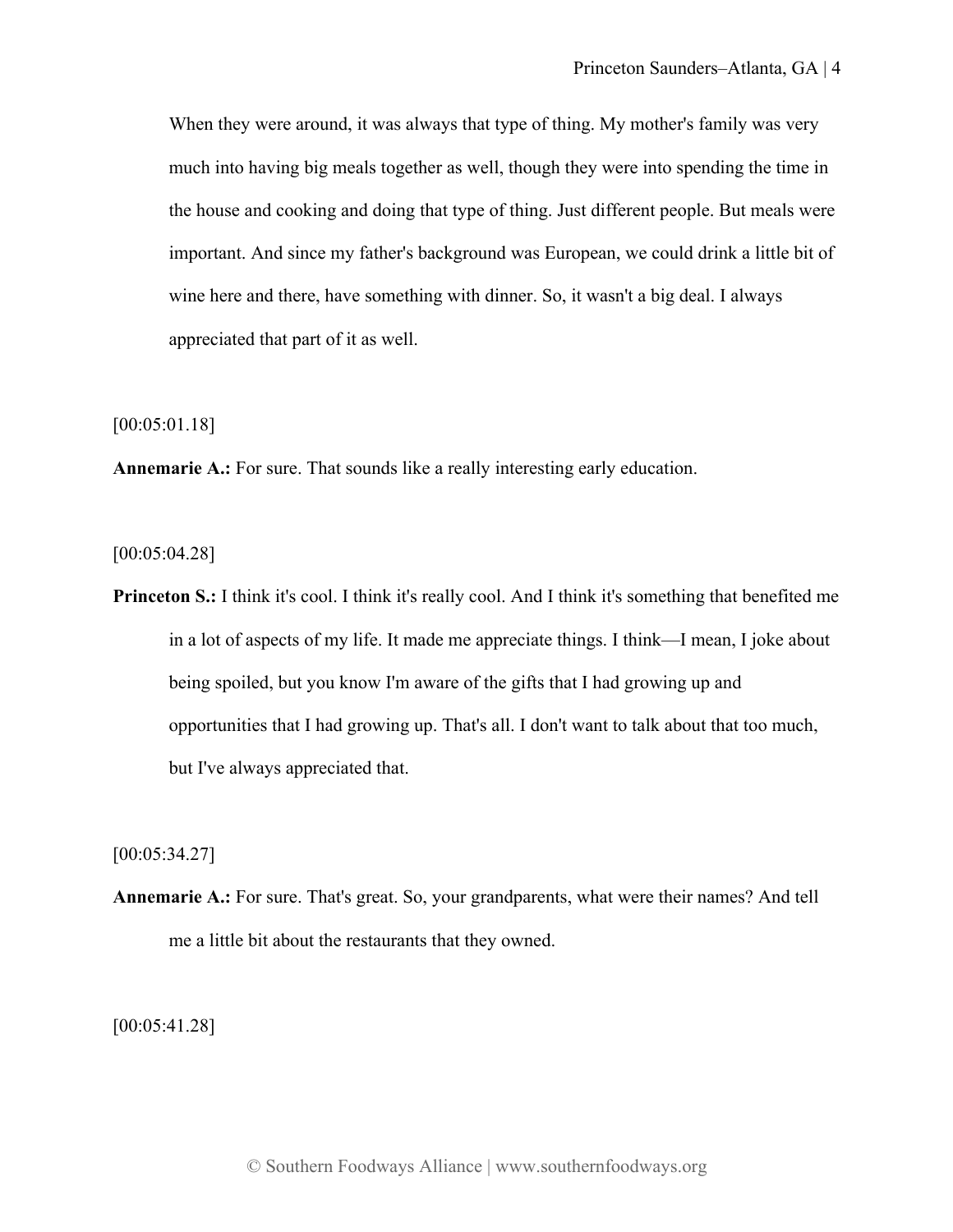**Princeton S.:** I didn't know a lot about their restaurants, but it was Lee and Margaret. In the places I knew of, I knew there was like a kind of an upscale kind of dinner place I kind of remember. I don't have a lot of memories of their places, but because of their experiences and my father's experiences, that appreciation was passed down.

[00:06:13.21]

**Annemarie A.:** Definitely. Lee, is that, how do you spell that?

[00:06:16.08]

**Princeton S.:** L-e-e.

[00:06:17.17]

**Annemarie A.:** Okay.

[00:06:18.29]

**Princeton S.:** Just Lee Saunders, yeah.

[00:06:19.12]

**Annemarie A.:** Just making sure. Okay. So, you were talkin' about your mother's family as well.

They were in New Jersey, too?

[00:06:25.14]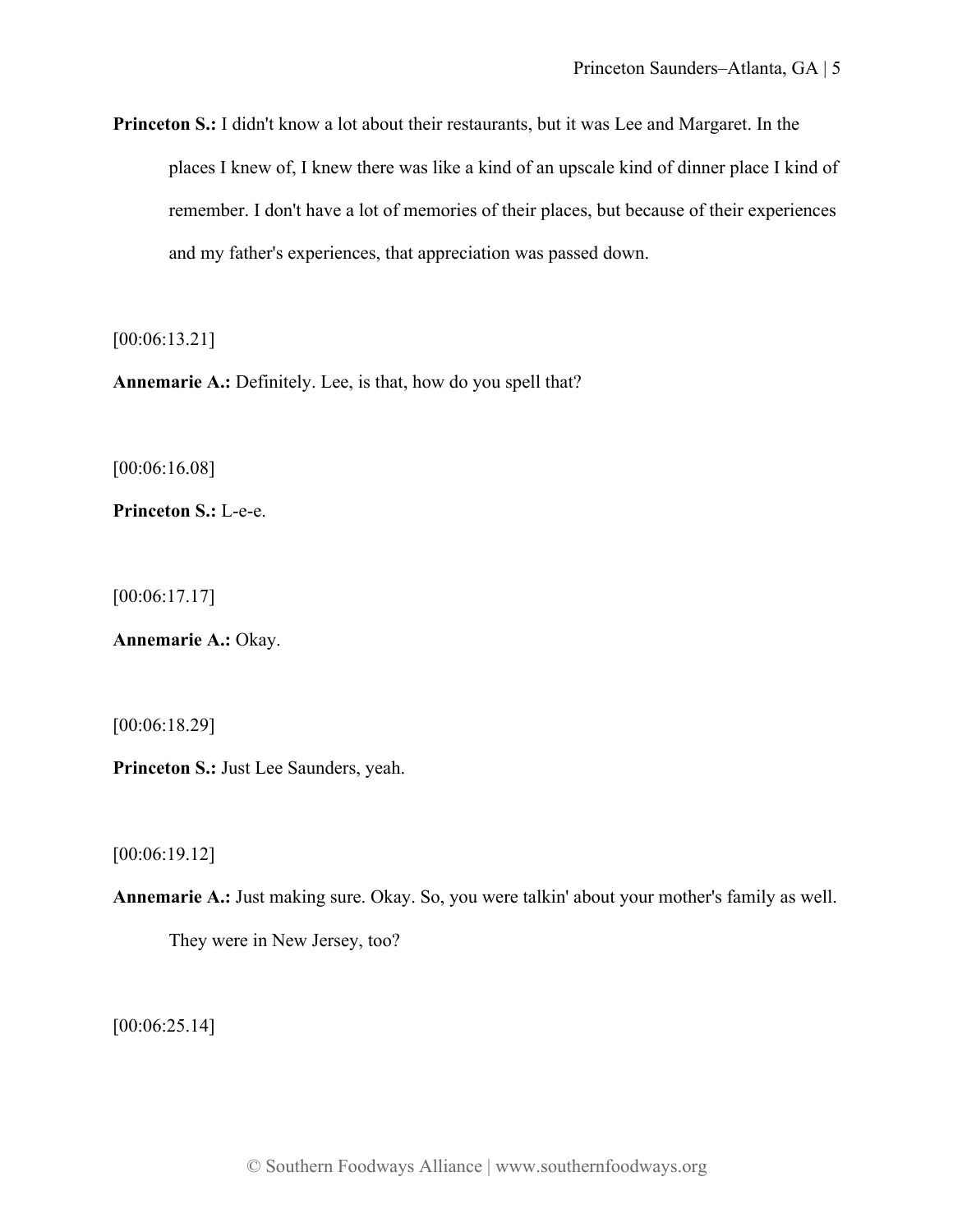**Princeton S.:** They were in New Jersey. They were educators. My grandmother, my maternal grandmother, taught in the Jersey public school system for many years. My grandfather was a lawyer and taught some at the university and around, as well. I spent most of my time with them, as opposed to my other grandparents, just because of family dynamics.

[00:06:56.26]

**Annemarie A.:** Yeah.

[00:06:58.06]

**Princeton S.:** But the love was still there.

[00:07:01.18]

**Annemarie A.:** Yeah. And what were your mother's parents' names?

[00:07:03.04]

**Princeton S.:** Thomas and Ellen Caldwell.

[00:07:11.06]

**Annemarie A.:** That's great.

[00:07:13.02]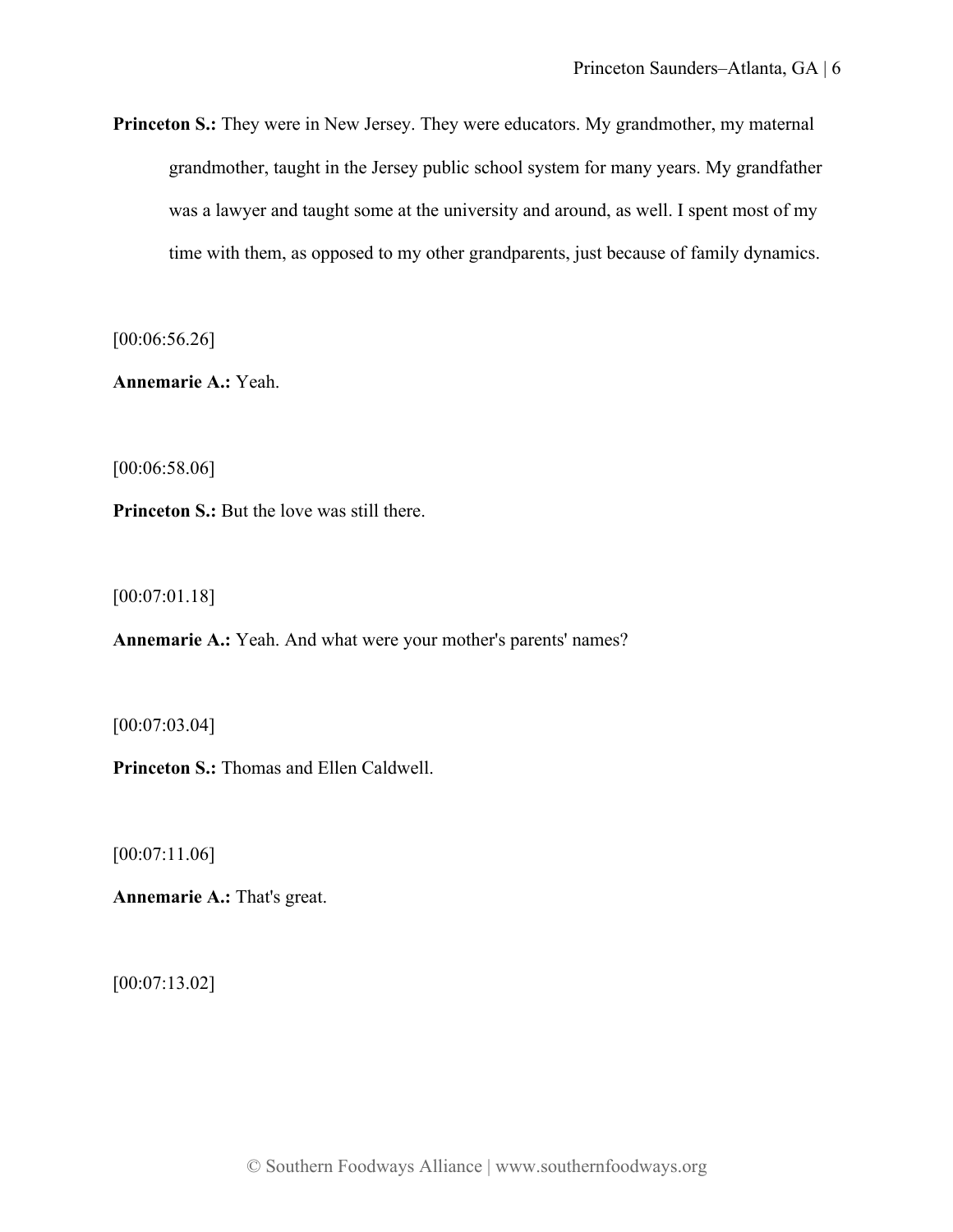**Princeton S.:** Yeah. And they were really, really kind and sweet people. I get sentimental thinkin' about them. Kinda goin' through a family thing right now. A little bit sentimental, I love those guys.

[00:07:24.10]

**Annemarie A.:** That's great. What food showed up on your grandmother's table when you all got together?

[00:07:28.23]

**Princeton S.:** Oh. She enjoyed cooking quite a bit, but they were always home-cooked. I, even as a child, never really appreciated or digested or really liked meat a whole lot. But my father did and my brother did, and most people in my family really wanted—my father wanted meat at every meal. If there was fish and whatever else, there was fish and whatever else, but there was gonna be meat in addition to that. So, she would make great spreads. Whatever it was and something for me. I was the brat, very much still am. Yeah, it would be whatever; lots of veggies, mac and cheese, 'cause that was my thing. She was from the north, so there was her style, and then my grandmother in the South would be a lot richer and a real Southern style. When she came over, she started cooking Southern stuff. But always mac and cheese. Always green beans. Always sweet potato and potatoes. Always at least two different meats, and always way too much food, which I loved. We could have friends over all the time and often did. Even when I went away to school, I would come home and bring friends home. We would just eat and eat and eat. It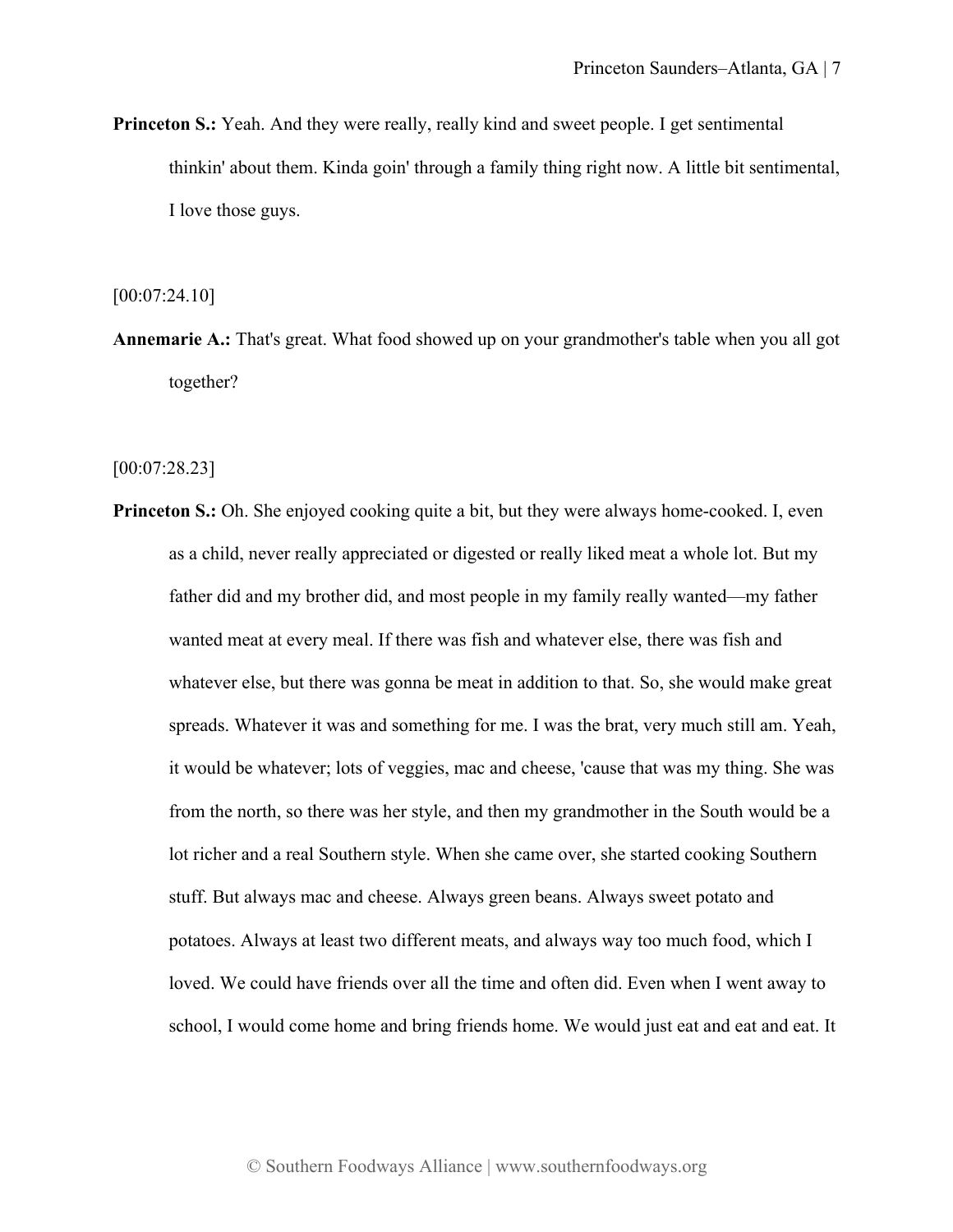was a really nice, big house, and half the house would just be food on food on food. It was awesome.

[00:09:13.21]

**Annemarie A.:** That's great.

[00:09:14.02]

**Princeton S.:** Yeah.

[00:09:15.10]

**Annemarie A.:** When you went to school, where did you go?

[00:09:17.10]

**Princeton S.:** I went away for a couple of different things. I was a tennis player, so I went away for tennis programs. I was doing some stuff in the city. I would travel some with my mom a little bit. I wanted to eventually—I wanted to go away. I wanted to travel. I've always wanted, I wanted to go to college when I was in junior high school. I really wanted to go somewhere. So, I did a couple programs at Princeton. I did a program at Brown, just going for a semester or a summer or whatever, and then, as soon as I could, I went away to go to college. I came down to do part of a program at Morehouse. I left the country for a while, went to school in Spain for a little bit. Came back, went to California. I just liked to go. I've always been independent. My parents were divorced rather early, and then my mother, bein' a dancer and model and doing what she was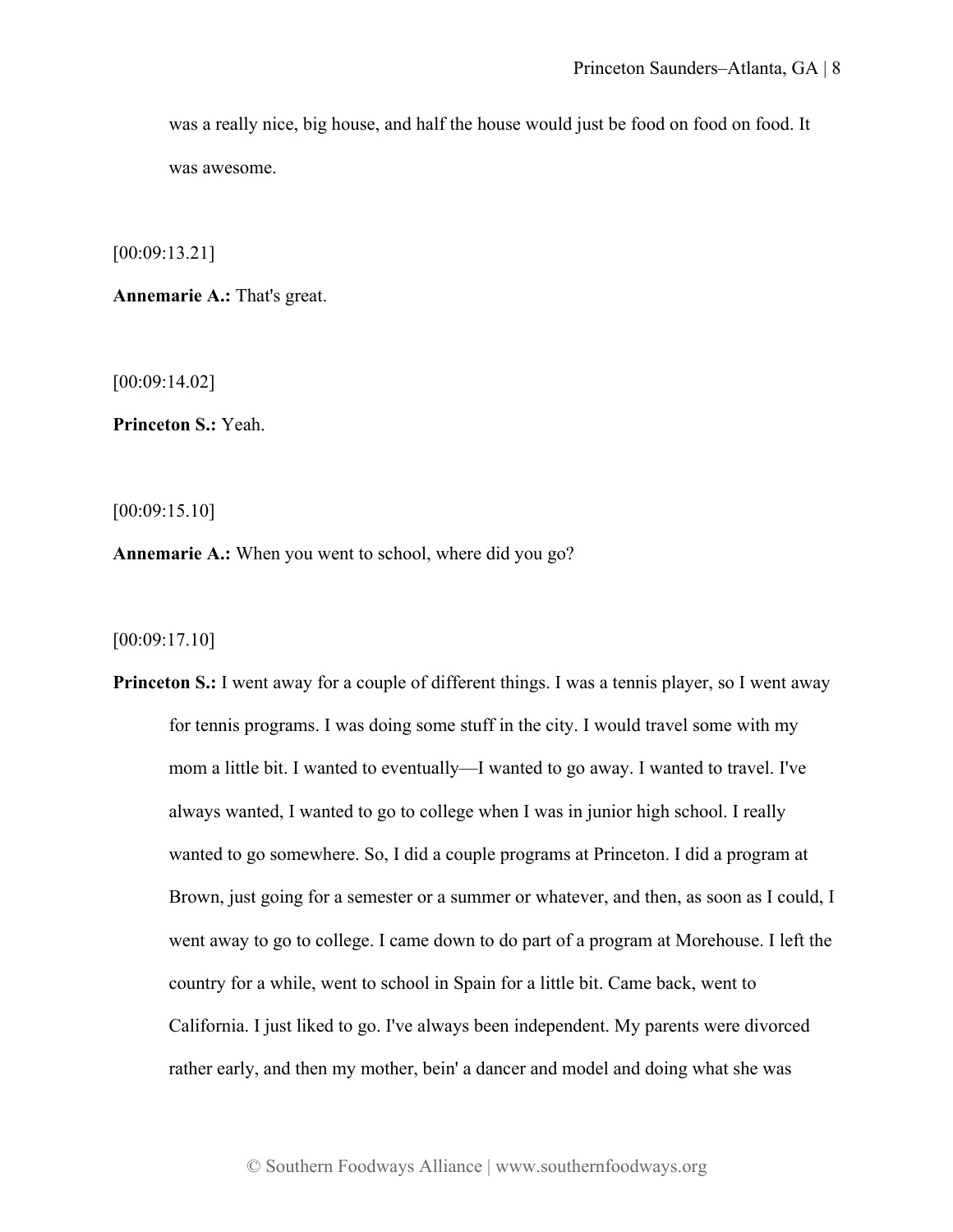doing, often traveled. So, I always felt like, "Well, they're not going to be around a lot." Which is why I ended up spending so much time with my maternal grandparents. I was like, "Well, I want to go away then, too." I remember having a conversation with my mom and her not wanting me to go away. I'm like, "Well, you're not here most of the time anyway. So, this is what I want to do."

[00:11:01.19]

**Annemarie A.:** That makes sense.

[00:11:03.18]

**Princeton S.:** Yeah, right.

[00:11:05.12]

**Annemarie A.:** Yeah. Well, tell me a little bit about your first service job.

[00:11:08.06]

**Princeton S.:** Hm. My first service job . . . was in Atlanta. I had come down for that program at Morehouse and it would have been, like . . . [19]90. [19]90-ish. It was at a place called, what was it? Damon's Ribs. And I wasn't supposed to be working, I was supposed to be concentrating on school and my tennis, and my parents were very strict on that. Always, always got really good grades. Was never an issue. But I needed to be focused, is what I was told. It was fun, but based in service – it was a rib place. My father came to visit me and I had a great group of friends, really tight, and most of them are my great friends to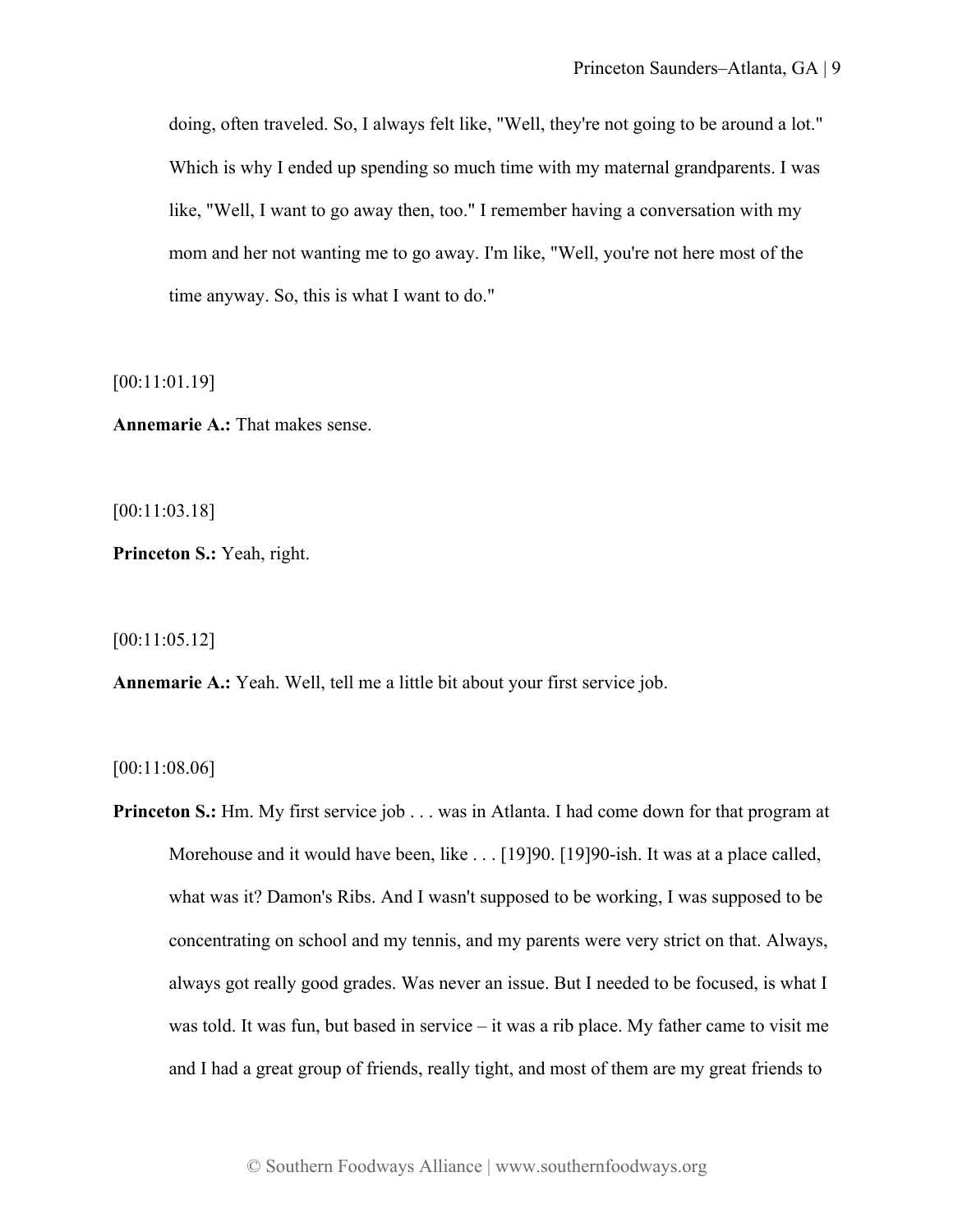this day. As a matter of fact, most of us, that same group, are going away together this coming weekend. Came to visit and found out I had this job. Moreover, he didn't want me working in the restaurant business. [Laughter] Came and found out I was workin' this job and came to the bar while I was at work. So embarrassed. I came out from the kitchen or wherever I was at some point and he was sitting at the bar talking to my manager. I was shocked and afraid, 'cause I didn't think my father would act out in public. He was way too dignified for that. But he had those eyes that darted and . . . [Laughter] If he looked at you, you knew something wasn't right. Whether you could pinpoint it or not, you knew somethin' needed to change. [Laughter] 'Cause he was just like that. To kind of shorten this story, at some point in that conversation, he thanked my manager for all the compliments about my work ethic, my interests, and all that, and for all he had done for me or whatever, but that that would be my last shift. [Laughter] I was done with that job, is what he said. We worked through that a little bit. I got to stay a little bit longer, but that was it. Then I did a job at, like in the same little—it was near underground Atlanta, I guess it was underground Atlanta, a place called Tortilla Flats, a little Mexican place. Groundhog Tavern. And that was all within a short while, but I met really cool people. Really, really cool people that opened up my exposure and opened up my world a lot. A whole lot, to a lot of different things. Not excluding . . . different classes of people, a lot more international people in Atlanta than I expected. In no small way, I was exposed to and positively influenced in regards to my sexuality. I'm a gay man, and that was big, to have that exposure and to meet those friends to help me through that. And, obviously, my friends were a really big part of that, but restaurants in general—the restaurant industry is so varied and such an amazing melting pot. When you feel, maybe not able to be open,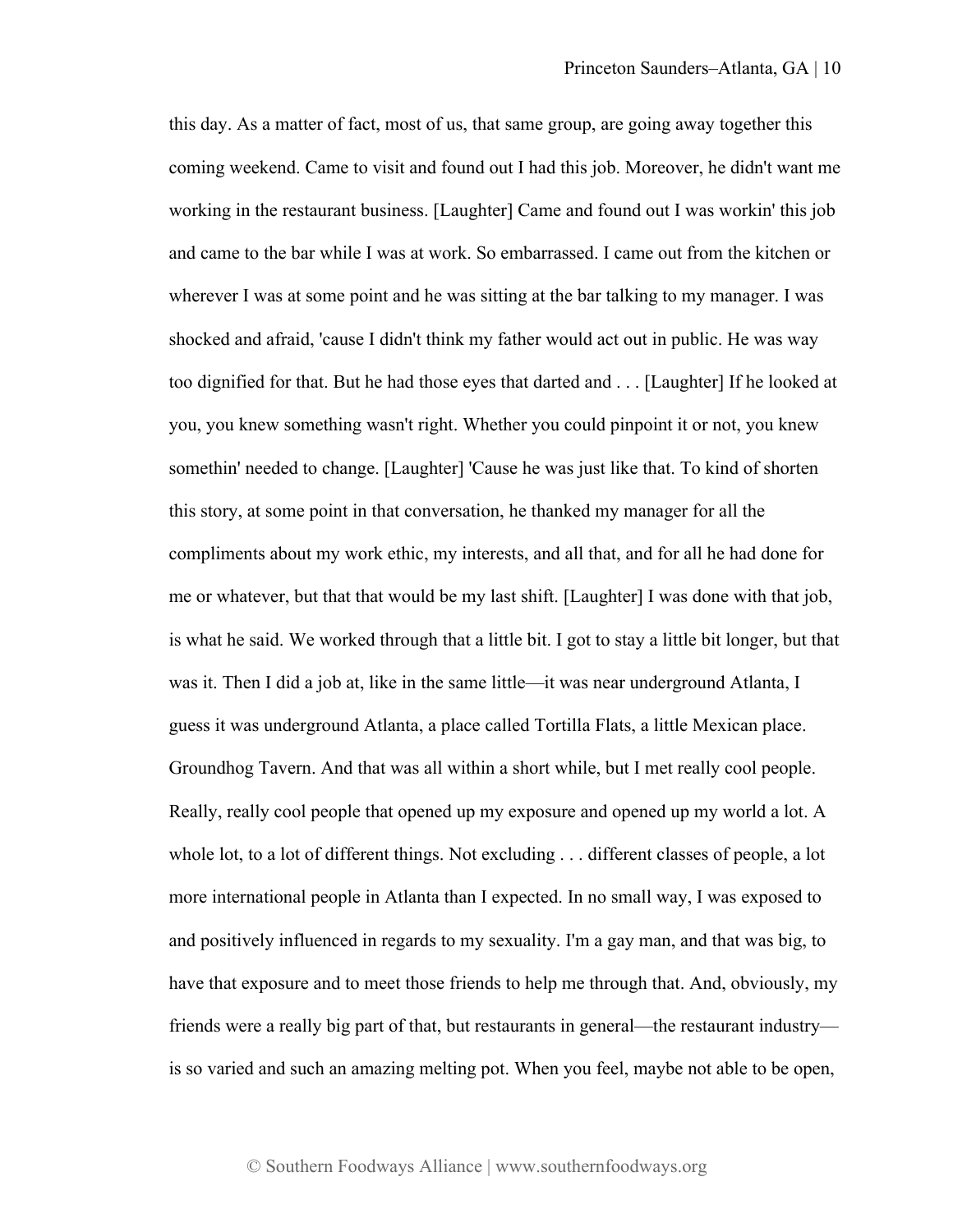if you feel isolated or whatever in a restaurant scene, you can find somebody else or someone's gonna find you or recognize that in you or help that out in you. It really helped me come to terms with a lot in my life. So, I got really comfortable with restaurants, you know? Really comfortable and it really helped me a lot. I really wanted to be in it and thrive. I'm highly competitive. I played a lot of tennis. I did a lot of different things competitively, but I really wanted to learn. I really wanted to do well. I wanted to be really good where I was. I wanted to be like those people who were really kind to me and helped me, and do the best that I could do at what I was doing. Like I always was taught. But that was reiterated from those people. So, I wanted to go to better and better places. So, my first real serving job in a fine place was at Veni, Vidi, Vici, which I think is no longer here. I think it was right on . . . somewhere around here, Veni, Vidi, Vici, really cool Italian place. That's where I really got the love for really fine service and wine. Wine service and wine sales and wine knowledge and wine tasting, which has very much continued through my career. Especially here at Miller Union.

[00:17:26.25]

**Annemarie A.:** For sure.

[00:17:27.15]

**Princeton S.:** But that was—I've kind of forgotten my track there, but this interview is bringing back a lot of really fond memories, and I'm kind of going there. [Laughter] It's kind of fun.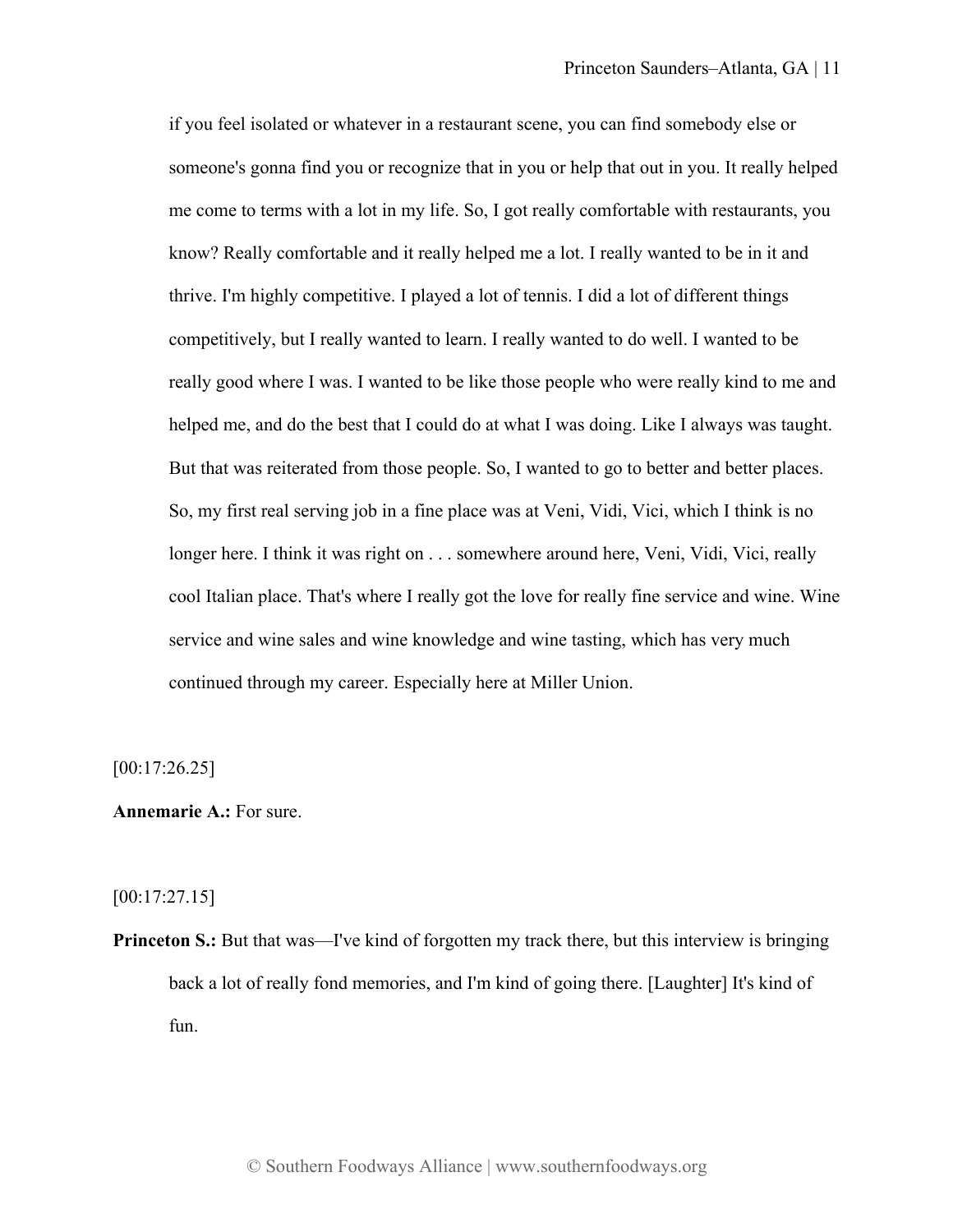[00:17:39.20]

**Annemarie A.:** I'm really interested in what you're saying.

[00:17:42.01]

**Princeton S.:** It is interesting, it's weird.

[00:17:46.27]

**Annemarie A.:** What year did you start at Veni, Vidi, Vici?

[00:17:48.07]

**Princeton S.:** I'm so not good at years and stuff like that.

[00:17:51.07]

**Annemarie A.:** That's okay.

[00:17:53.06]

**Princeton S.:** But it would have been . . . I don't know. [19] 92, [19] 93?

[00:18:00.25]

**Annemarie A.:** Okay, great. So, I hear what you're saying, I think, what you've said—there are a lot of people who kind of mentored you and led you, not only in your career path, but also in your personal life. Could you talk a little bit, or kind of share who some of those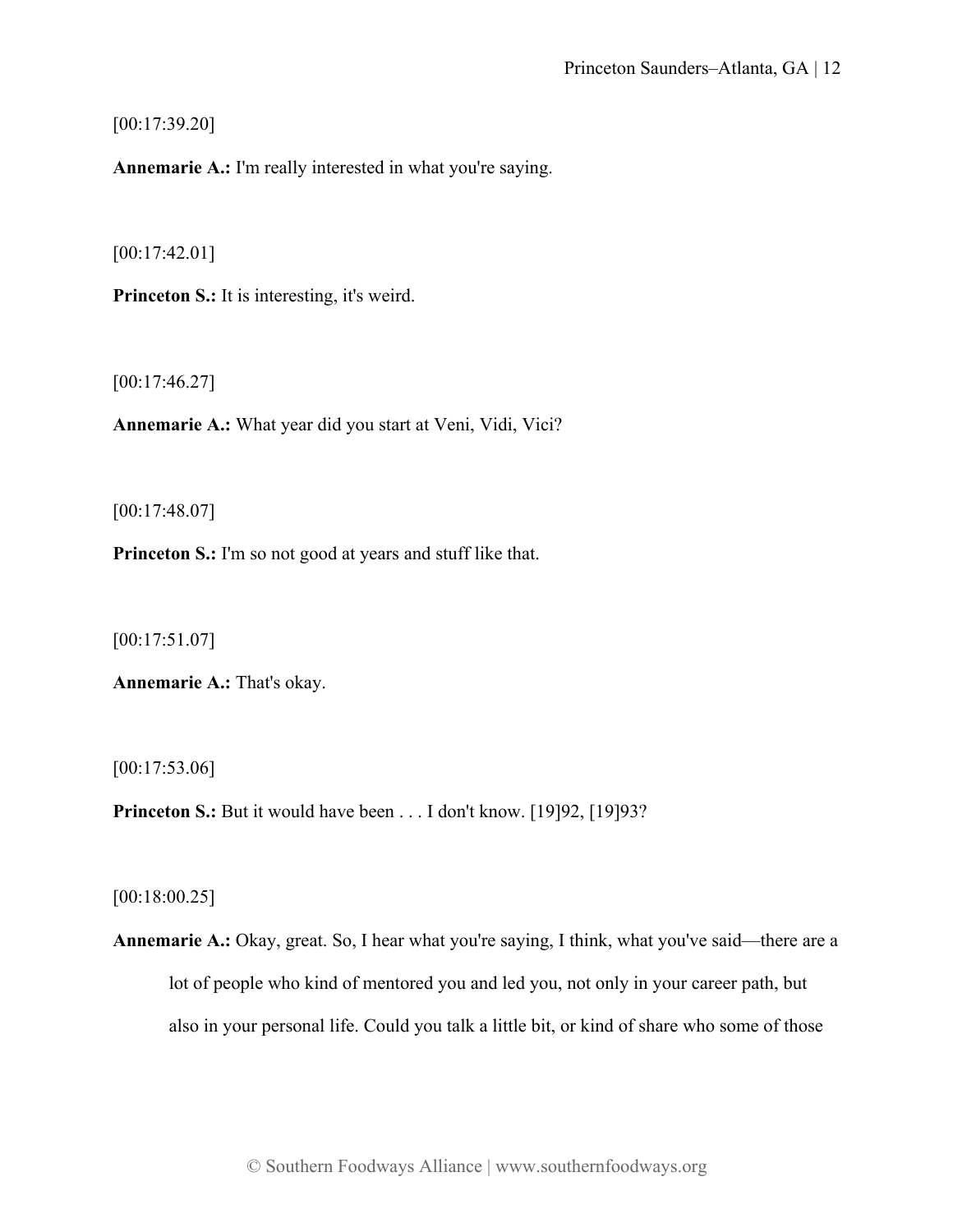people were and what were maybe some of those specific lessons as far as your career in dining? If that makes sense.

#### [00:18:30.15]

**Princeton S.:** Yeah. I mean, if I think about, there were a couple of people at Veni, Vidi, Vici, like servers that were above me, older guys, but they were so good and detailed. Had these regulars, and I would just watch them orchestrate their sections and sell good wine. I was doing real well for a new guy, but with those guys, Jeff Galfond was a server there who was just . . . he was the shnit. There was a guy, Mike . . . trying to think about Veni, Vidi, Vici, but that's where those people really started to get me. There was Michael Weiman who's now a great lawyer, I think, for Koch. When I left here in [19]96, right after the Olympics, I went to Aspen. That's where it really got me. Charles Dale, James Beard-nominated chef from the Quilted Giraffe owned Renaissance Restaurant & Bistro. I worked there with him, and he's been a great influence. Amazingly detailed. Charles well, he goes by Barclay Dodge—who was his chef de cuisine, who's a great friend of mine. Pamela McClain was general manager there. Those guys really steered me and guided me and taught me so much, and so much detail and inspiration about it. Bobby Stuckey, who I didn't have a lot of time with, but his influence on me was really huge. He's a master sommelier now, one of the few in the world, and owns his own place in Boulder. The work that those guys did there, and then—I mean, it continues. Just to watch what people do, I've been a huge fan and follower of Thomas Keller. I really love what he does. I've worked at some really, really cool, high-end and high-volume places in New York City with Sam Hazen at Tao. He was really, really cool. Just the way he put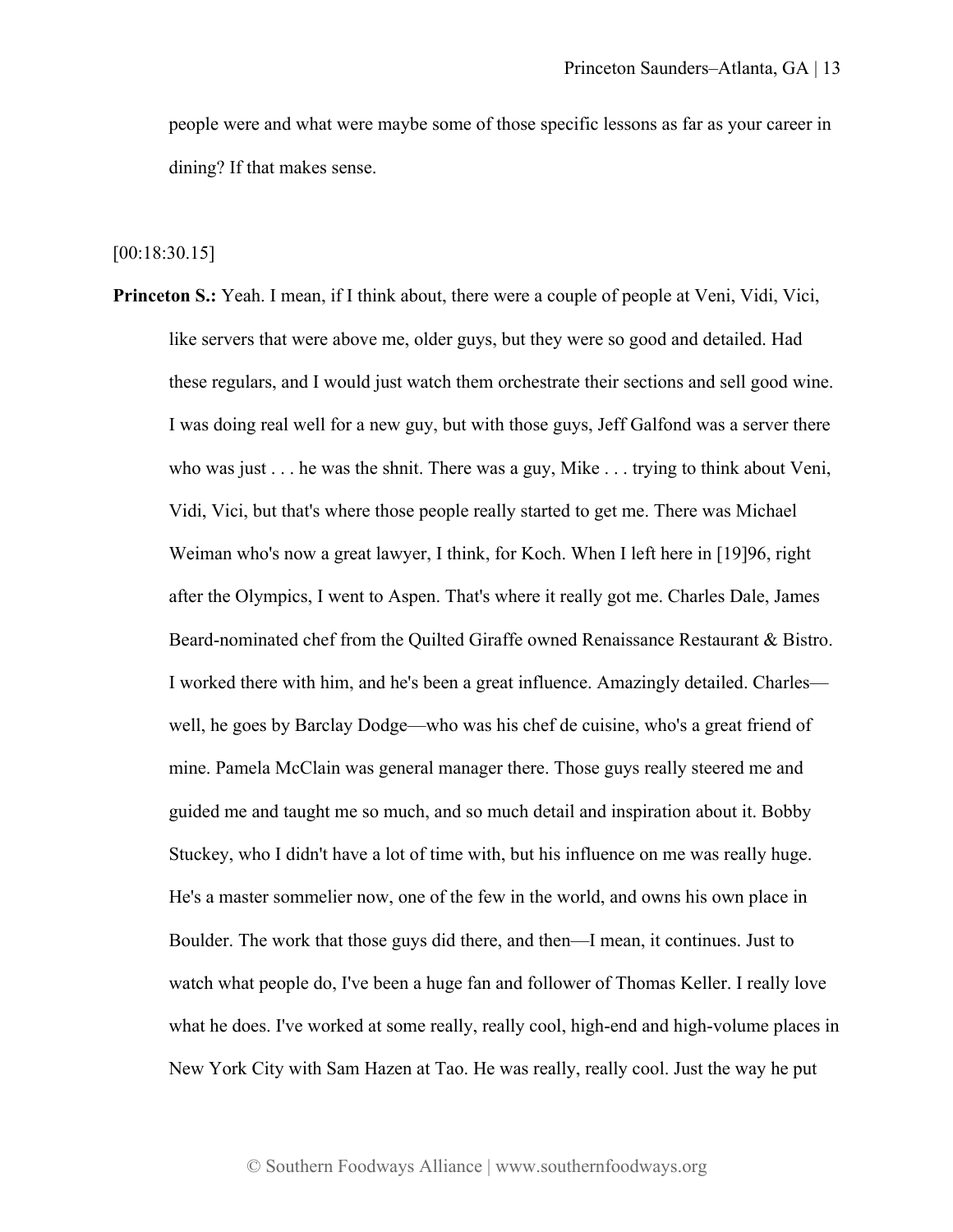out really good food in that scene, at that volume, was stunning to me. Paul Goldstein, general managing partner at Tower Group taught me a lot about maître d'ing and seeing the whole picture, and gave me a lot of confidence and inspiration as manager. I've done management quite a bit. In really big ways, some of the servers I've worked alongside, who all worked really well together, who kept me motivated, whether it was just as people who were ahead of me who maybe brought me up and taught me things or kept me motivated through competition, you know, friendly competition, it's always been, and friendship. I'm pretty self-motivated, but I'm always looking around and checking out what's going on. I'm very much—I don't always say anything, but I'm always looking around seeing what's going on. Before I sit down somewhere, I do a loop. [Laughter] I look to see who's around, I look at decor. I look to see where exits are, restrooms are, but I'm looking around and checking it out. It's always . . . it's always that . . . that for me, looking around. It's whether I'm working and having to work the whole room or just being me, I feel like I'm working the whole room. I just want to know my surroundings and I want to see what's going on. I like to see how people interact with each other. I like to see how people interact with service. You can tell a lot about a person by the way they address someone who's helping them. You know? It's little things that people do tell you a lot about themselves. I very much check out human behavior. And that's something that keeps me interested in this industry and this business. I'm not that type—I can't sit down behind a desk. I can't. I just don't have that in me. I would love to wear a suit and do that thing, but sitting doesn't suit me. I'm active. I want to be playin' tennis, I want to get my steps in, but I want to be social when I'm doing it. It can be exhausting, but I couldn't do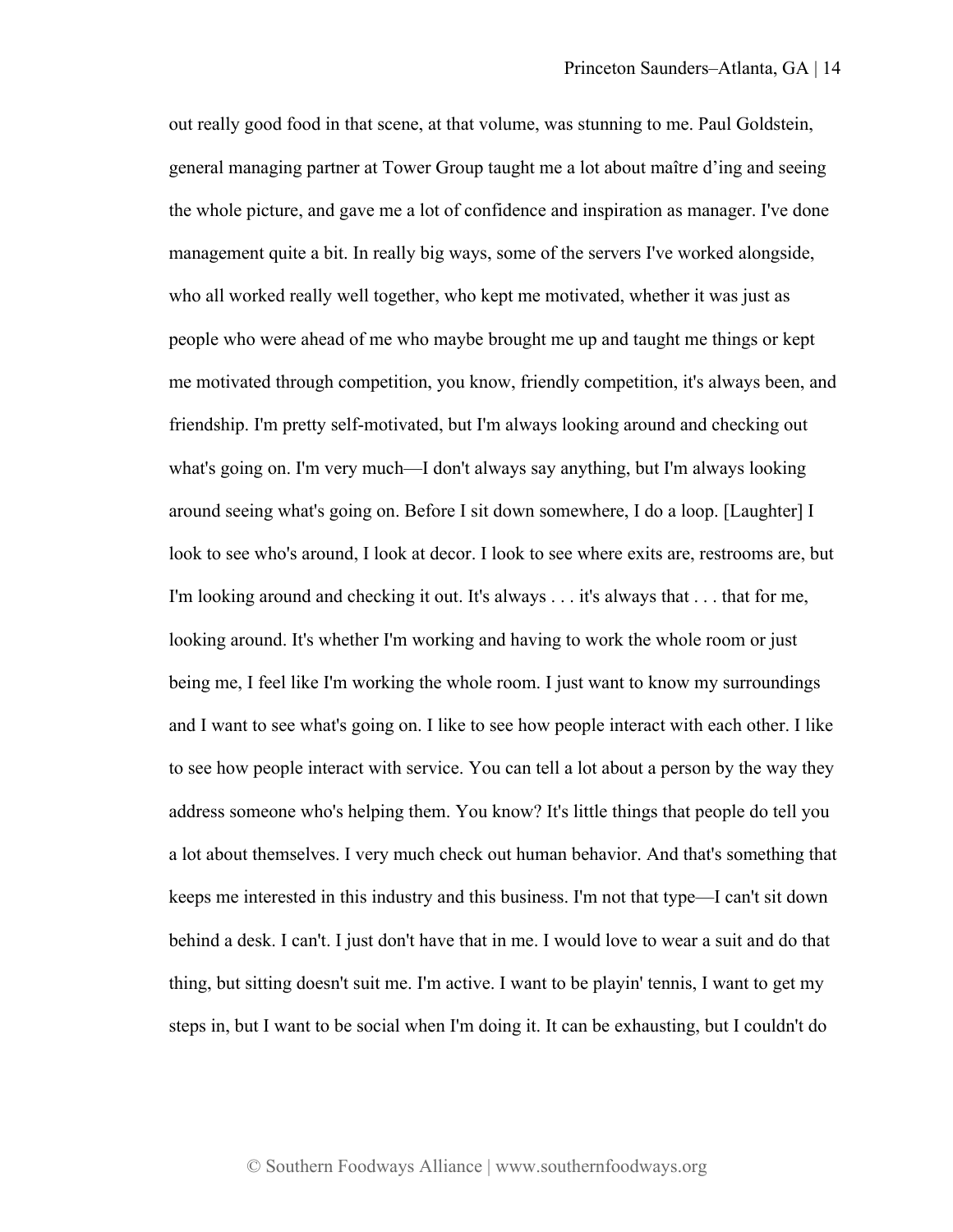anything else. I don't know if it's A.D.D., I don't know what it is. [Laughter] But just interest in people. Feel like I'm babbling.

[00:23:59.10]

**Annemarie A.:** No, that's great. You're not. So, just to get a little bit, all this detail is wonderful, but to get kind of a picture of . . . your career trajectory. So, you were in Atlanta until  $[19]96$ , and then you went to ...

[00:24:15.00]

**Princeton S.:** Aspen.

[00:24:15.00]

**Annemarie A.:** Okay, and how long were you there?

[00:24:19.16]

**Princeton S.:** I was in Aspen from then until early 2000s, 2002-ish. I went back to Princeton for a short while, and then to New York. New York City. Where I worked at Tao for a while, and became head server there. Became maître d' there. I was maître d' there for a couple years, when we were in the top three grossing restaurants in the nation. That's where I worked with Paul. I learned a lot, and got to a lot of restaurants in New York City. I went to a lot of restaurants in New York City and checked out a lot of different things. Then, came down here in 2011, and started at Soto Soto, which is a really great Italian restaurant in Inman Park. And a year and a half later, came here. Neal, who owns Miller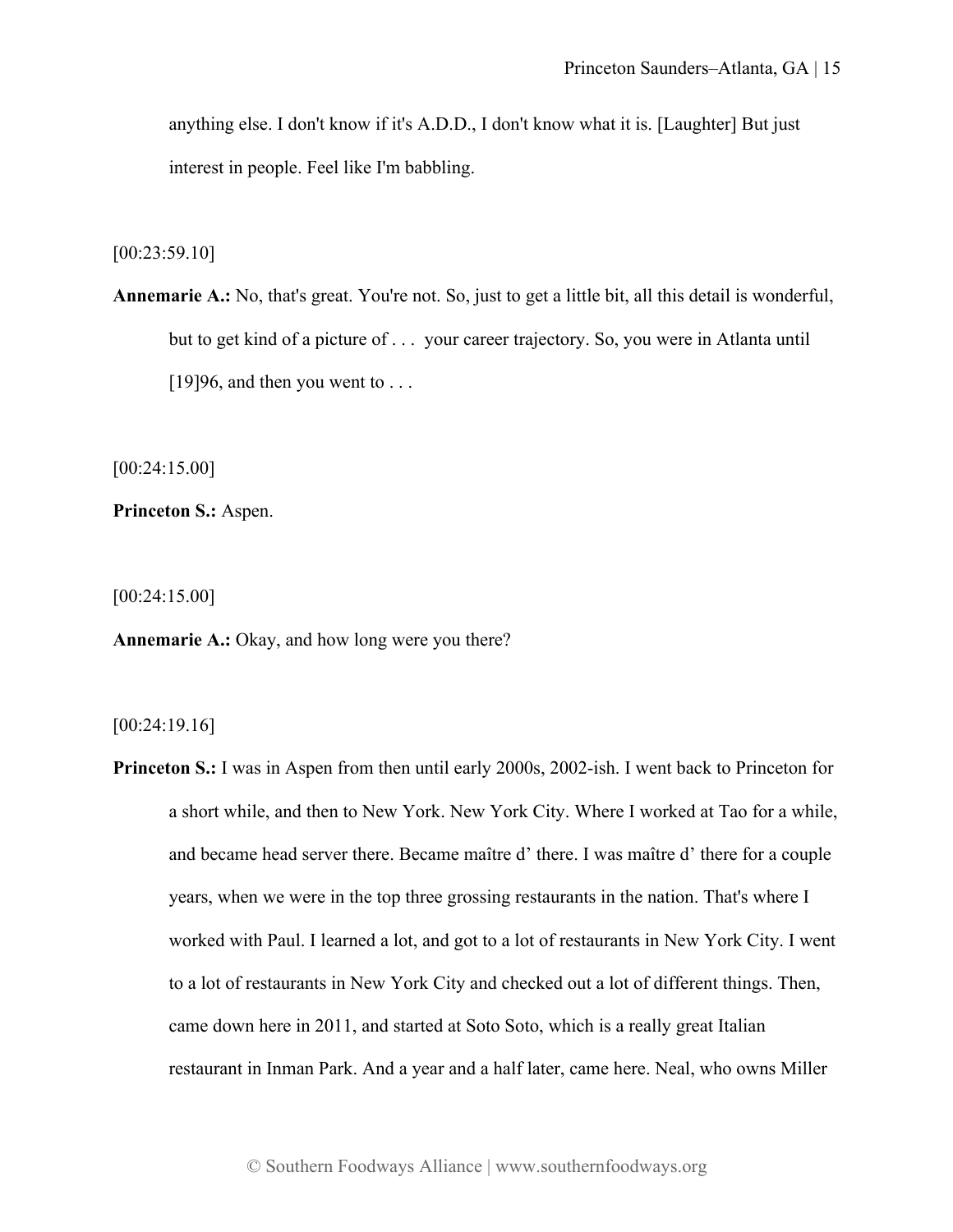Union, was the manager there for a long time at Soto Soto. His general manager here, Julie Steele, was a manager at Soto Soto. Neal left, opened this, eventually brought Julie over. Julie had hired me at Soto Soto, and offered me a job here. I resisted for a while because I was new in town, I didn't want to get a job that—loyalty's really important to me, and I think about that a lot. I didn't want to start at a place that was great, and it was really good money, and everyone said it was the best Italian place in town at the time. I didn't want to do that to them or come here and seem fickle and start at a place and then leave. So, I stayed there for another year and a half or so. Did really well there, too. I enjoyed Soto Soto and still do. Still one of my favorite places to go. But, I finally came over here, and couldn't be happier. I couldn't work anywhere else in Atlanta. It's the best food. It's such a great time. Neal and Steven are . . . by far the best people I've ever worked for. Couldn't do it for anybody else.

[00:27:09.00]

**Annemarie A.:** That's great.

[00:27:11.10]

**Princeton S.:** Yeah, it's really great. It's really great with all that goes on, as emotional as people can be, servers can be divas and all that, myself included in that for sure. But it's nice to go somewhere where you know you're workin' for good people who are doin' really good things, and who really care about the people that come in here and do this every day. And let you be yourself.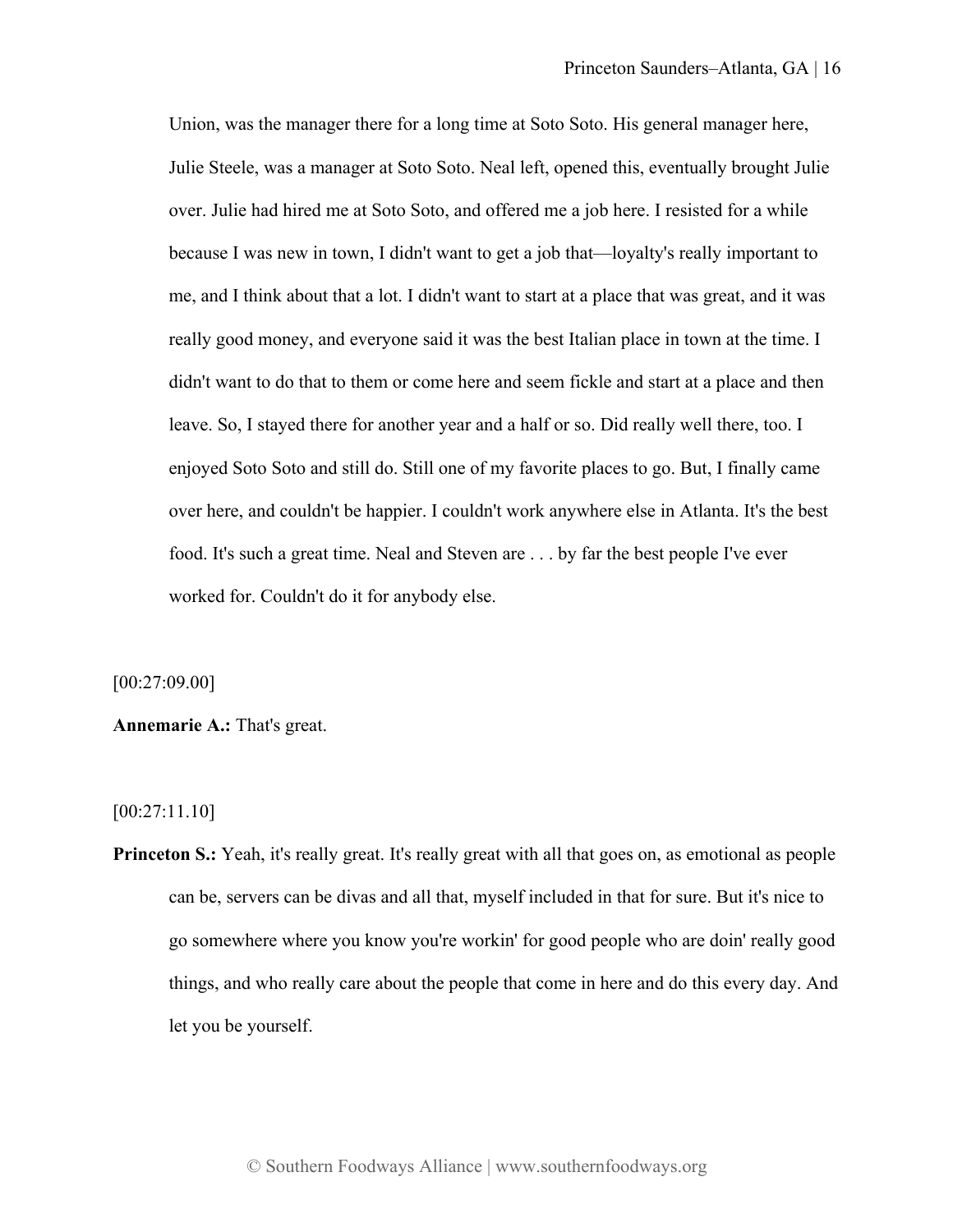[00:27:46.12]

**Annemarie A.:** That's great.

[00:27:46.29]

**Princeton S.:** Yeah, it's really great.

[00:27:48.13]

**Annemarie A.:** I kinda want to go back—I want to come back and talk about your time here in Atlanta. But your time in New York, you were talkin' about bein' a maître d' and you had experience in management. Talk a little bit about, or tell me a little bit about, kind of the evolution of your responsibilities and the way that being a server, how that's different from being a maître d'.

[00:28:15.00]

**Princeton S.:** Well, bein' a server, you just deal with what you're dealt with. Bein' that chameleon, having to—in a lot of cases—almost change your personality per group, per table. Have to read your table. Some people might be here for one thing, some might be here for another. Some people may want to engage you and have you stand and talk for fifteen minutes, which I don't think you can do. You're really trying to work, you don't have that much time. But some people look for that type of server. Some people don't want to be engaged. Some people are here to have business or have time with whoever they've brought. My line is always, you know, they're glad to see you, you're glad to see them, but they didn't come to have dinner with you. They came here to have dinner, and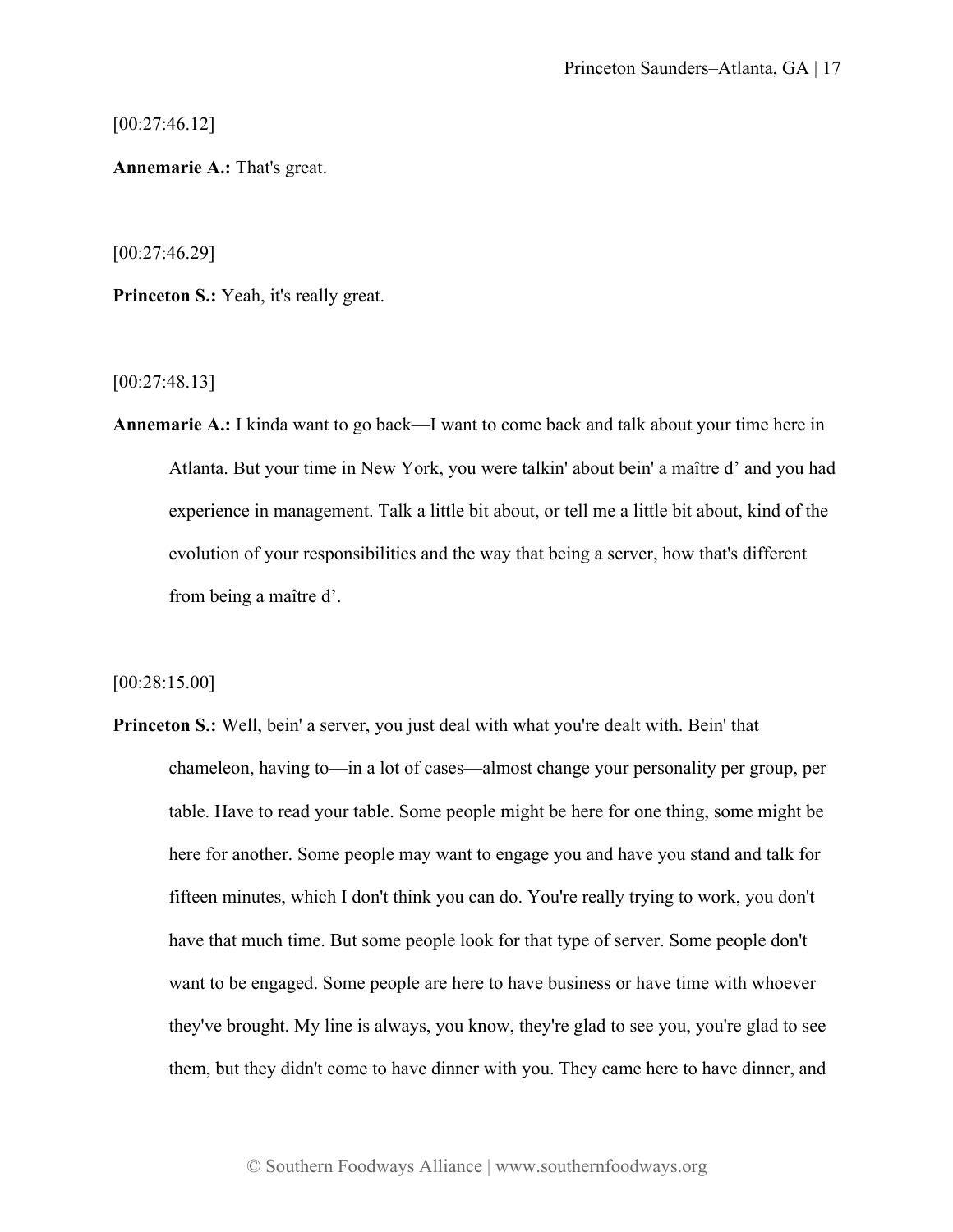you're to work that out for them, however they need to work it out at the time. The maître d' is, you're dealin' the cards, but you're dealing with everybody. Everybody comes through, trying to make an arrangement for all those requests at the door, because people like one room versus another room, or they want a specific table. Or a two-top wants a table big enough for four people and you don't have it. You want a quiet table at eight o'clock on a Friday. [Laughter] You have to work that out. And help out and manage. Management is just another server, you just have a larger station. You need to be able to work with everybody and get around, is my personal opinion. Managers should get down and get in there like everybody else. Neither can do it without the other, really. There needs to be some organization in it. There needs to be some flow to it, some pacing to it, for the server side of it and for the kitchen side of it. I mean, there's a strategy and idea to it. People think that when they walk in, and they want a table without a reservation sometimes, or they want a larger table and they only see the dining room spotted with a few tables, they're not thinking about the reservations. And ideally, in a restaurant, for it to survive and take care of its needs, you want to use every table in the restaurant. And ideally, more than once. [Laughter] People don't necessarily think about that, but we've got to work it out without ostracizing or putting somebody off. But you need to do what's best for the business, which in most cases, is doing what's best for the guest. You know what I mean? But there's a strategy to it. A server needs to bring the energy that that table requires, and you have to figure that out sometimes. Sometimes they'll straight up tell you, "Hey, yeah, we're lookin' for this." Or, "It's a birthday." But you need to make them feel that you're excited that it's Annemarie's birthday when I don't know Annemarie. But they came here to celebrate Annemarie's birthday, so I need to make—the decision maker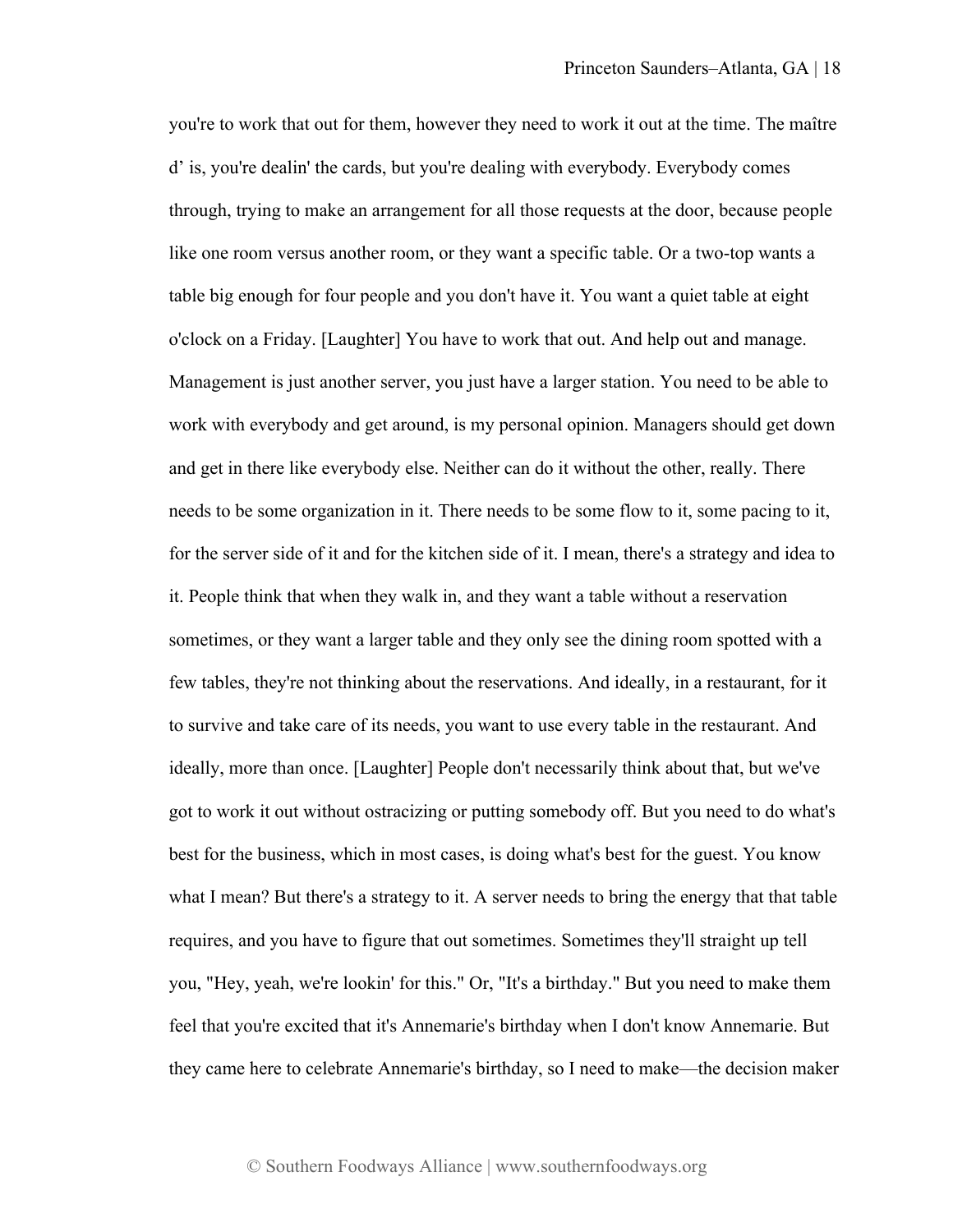who brought her here feel good about that. And, obviously, I want Annemarie to feel good, 'cause it's their birthday and they came here. I have other things to do, as well. I've got Mr. So-and-So sitting here, trying to make a deal right next to you, so I need to manage that, as well. And the energy I bring over here I need to bring over here, but stifle it a little bit at the table next to you. You have to think about that type of thing. But I want to bring the same level of service, but manage expectations as well, you know. That means anticipating, you know. He's not going to want me to stand there and chat about whatever; he's going to want me to tone it down a little bit. He's going to want me to get him a drink, maybe leave him alone for a minute, and be looking for non-verbal cues as to how they want it to go. And think about, "If I was sitting here having a meeting, how would I want this to go?" But Annemarie's family over here is hangin' out and wantin' to celebrate, maybe laughin' and doing whatever, I've got to work it all out. That's challenging sometimes, but that's half the fun sometimes, too. That's what keeps this thing interesting. It's not going to be the same job every day. In a really great place like this, the menu changes often. A lot of places, it doesn't. I think you need something to keep it interesting, and the guest relationship certainly does, does that. A maître d' has to do . . . a lot of planning in the night, for the night, and there's a lot of detail. And they can't do it alone. Again, it's everything from the lights on in the front to, did someone sweep up front? Are the glasses clean up front? Have we checked the bathroom in the last fifteen minutes? When you're busy, every two or three guys going to the bathroom, ideally, you want to go in and wipe up. At least wipe down the counters. You always want the ladies' room to be presentable. Another thing I do—and it's not just me, a lot of people do—I check out a restroom when I go to a nice place. If it's not clean, it's likely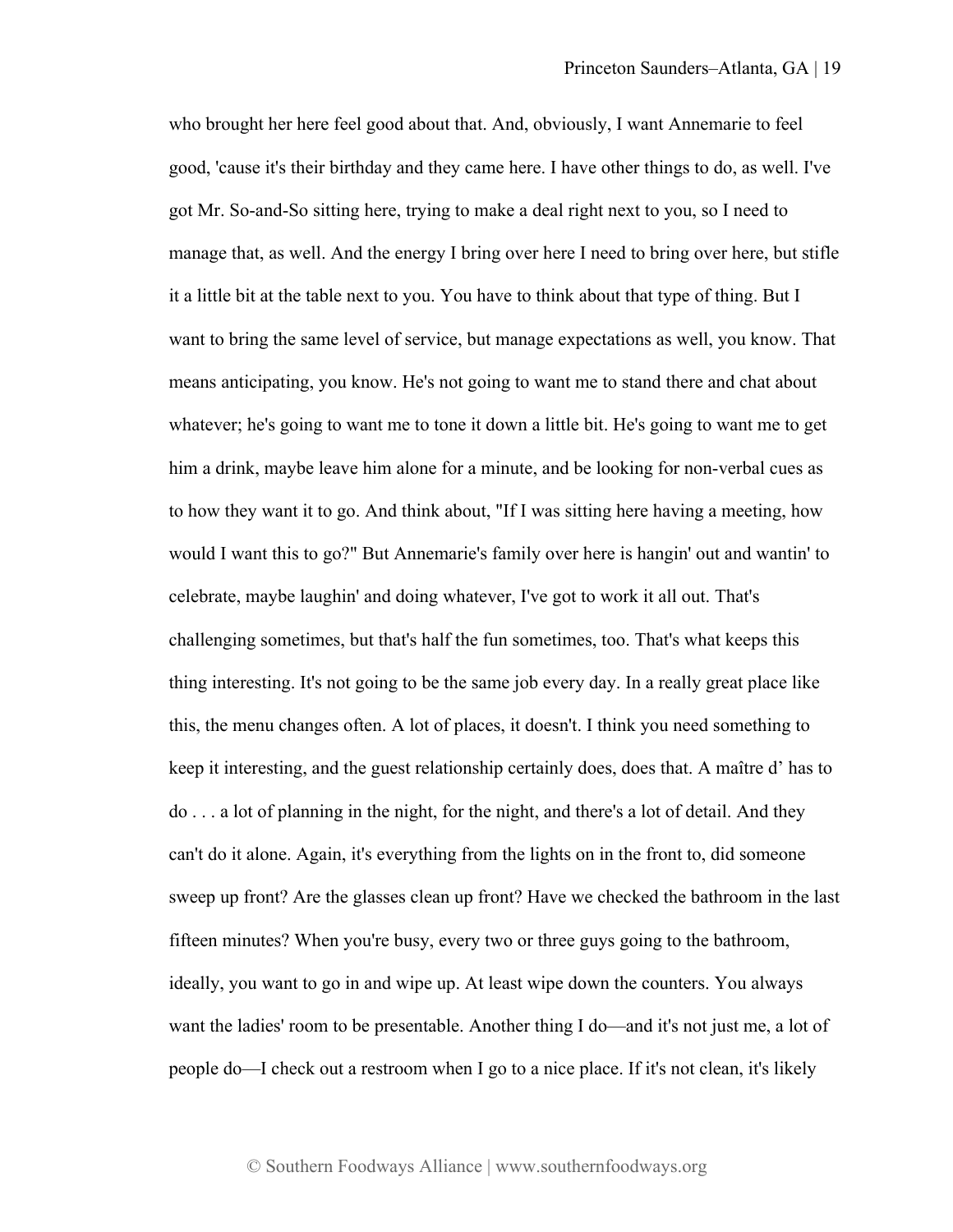that the kitchen's not clean. You know what I mean? Just things to look for. I want my server to be clean, well-manicured, have clean shoes, smell clean. Shouldn't be wearing cologne, but I don't want to necessarily smell them, you know? I mean, you don't want scented candles in a dining room. You want it to smell like food. I'm just thinking at this point, throwing things out, but those are things that maître d' needs to think about. Because those are things that the diner is going to think about. You know? You want to . . . I want to create an experience, anticipate what they need beyond what they expect. I want to do a little bit, probably more than a little bit, but a little bit better than what they expect. And better than the other server that they had at the last thing, you know what I mean? It's important for people who are having a meal that's important for them to have someone care about those things and do those things. And it starts from answering the phone, that's the first contact. You know? To make the reservation or to talk to or confirm, however, to the service, to them leaving. It takes everybody.

[00:36:01.24]

**Annemarie A.:** That's great.

[00:36:03.25]

**Princeton S.:** I think that's what it's about.

[00:36:06.27]

**Annemarie A.:** Yeah. Well, I hear you—I mean, you just described in great detail the intense human relationship and observational skills that you have to do this job. But I was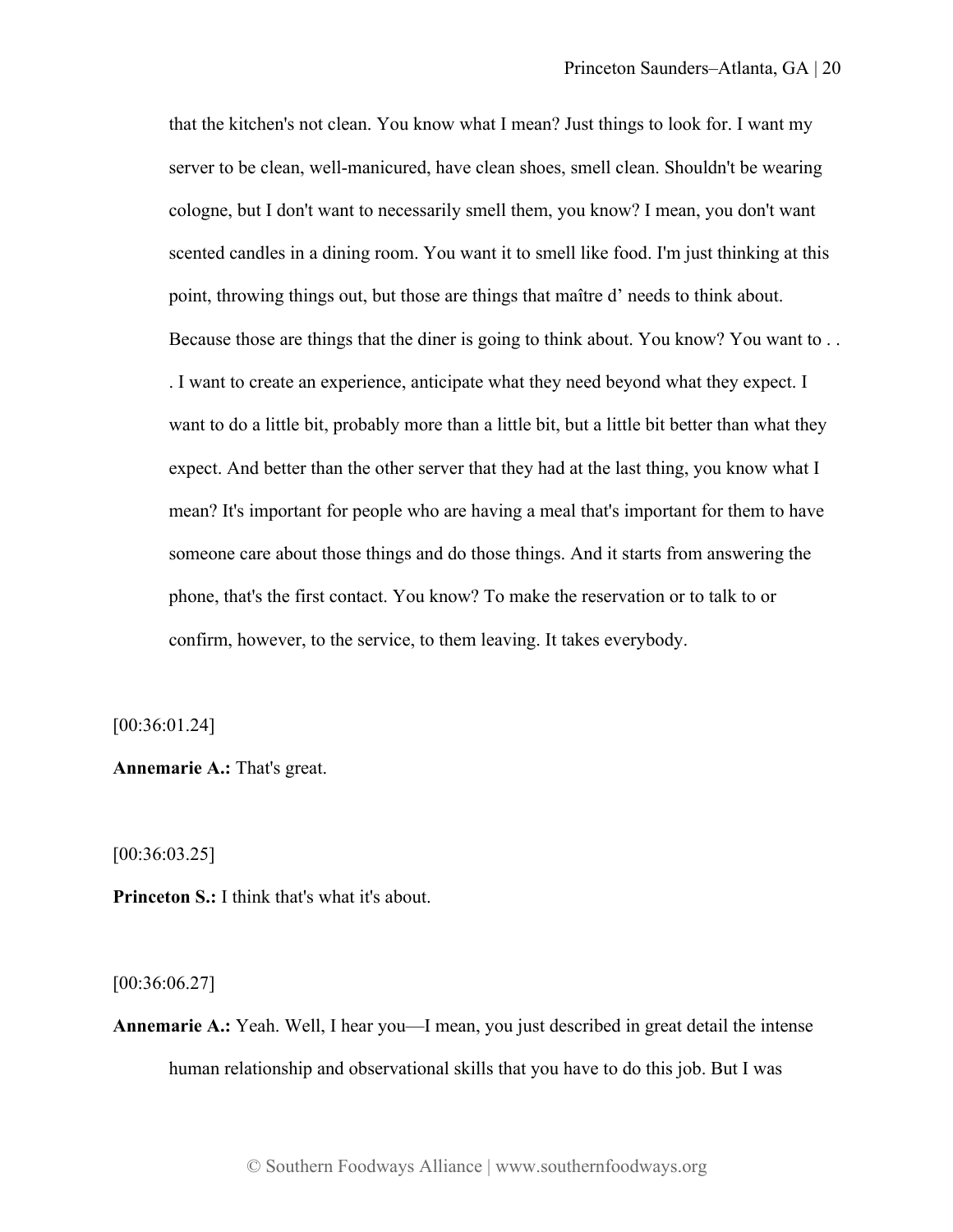wondering if you could kind of also talk about developing rapport with diners and how you—maybe some regulars that you've established here at Miller Union.

[00:36:32.10]

**Princeton S.:** That's on a person by person by person basis. Some people, like I was saying earlier, will engage you and want to talk to you about that. I would hope, with regularity, if you see someone regularly, I would think the onus is then on the employee, the server, to make an effort to make them feel comfortable and bring them in and introduce yourself. Making friends, I don't think is a difficult thing. And it's not about me. I generally, if people are open-minded and even relatively warm and open, you're gonna make more friends than you're not. I will not get political because I will not stop if I do. The shit that's going on, I'm not gonna do it. But just be kind. You're gonna make friends. And people who are coming out, especially to a place like Miller Union, which is one reason I want to watch the level of the place I work, so I make sure that's the way, but they're gonna be glad to be there. It's not hard once they're already there and excited to be there, to be not let them down. Just build it up and step it up. Build an experience. Greet them. Have a plan. Maybe lay that plan out for them, which is what I do. When I greet you, ask how I can get you started, and literally ask you, "How can I help you best enjoy tonight?" This is how I think you should do it. Not necessarily using that verbiage, but make a suggestion. "I'd love to see you get started with a little charcuterie. Some of our hummus and feta, some nosh and stuff with some bubbles or dry white while we settle in. While you look through it. Then, let me work with chef and go deep into the menu with some family-style appetizers for you. You order what you want for your entree, so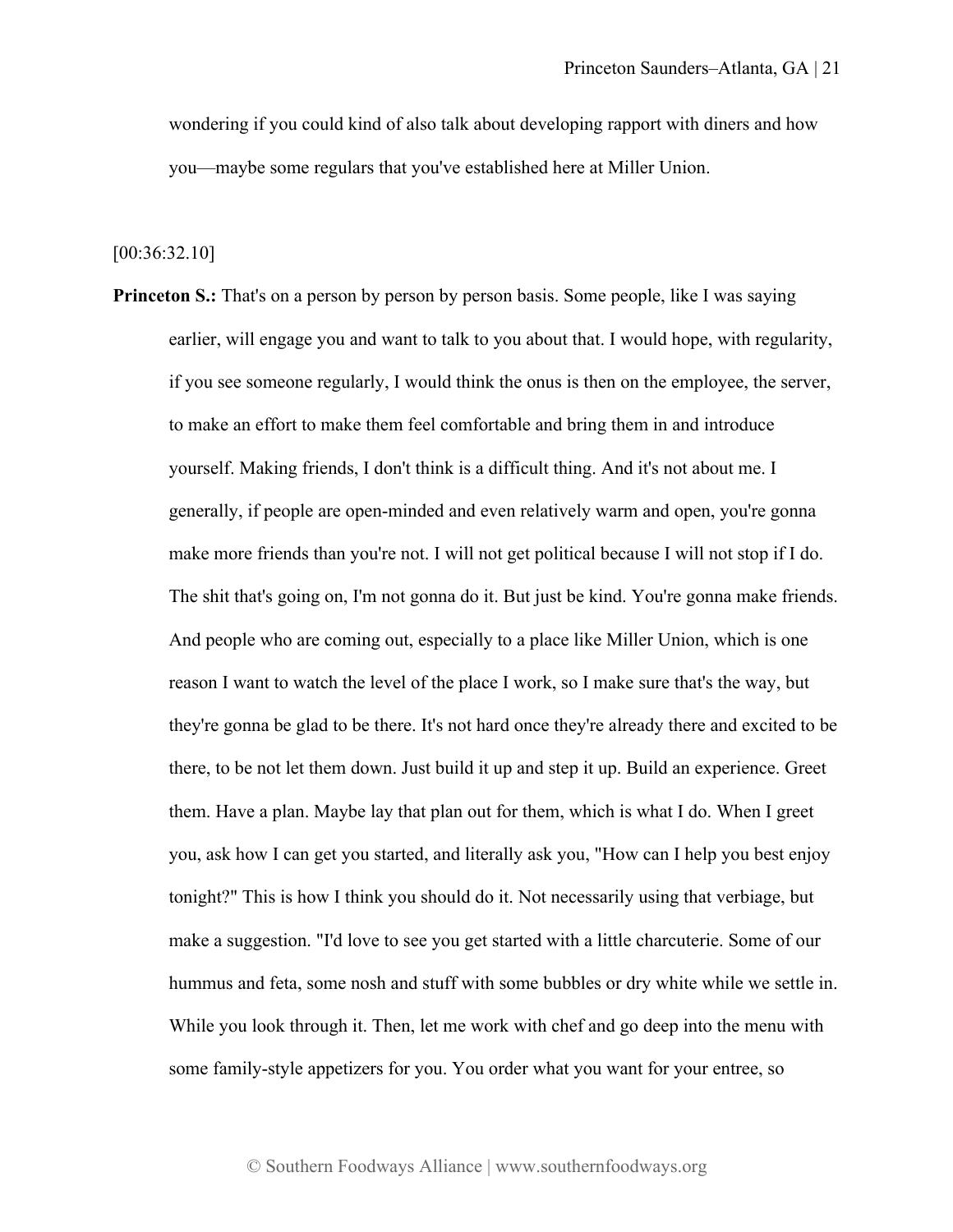everyone gets what they want, but it's an easy way to get a nice sampler of things on the table so you have a little something for everybody and make everyone feel comfortable." And consider that on a table, more than four people, you're likely gonna have some kind of dietary challenge, for lack of a better word—restriction or something. So, think about that when you're talking about what you're gonna do. Then, identify your host and see what it is they're there for, what they're looking for. If you even have a chance, with a large group, I like to pull my host aside and say, "Hey, who'd you bring to dinner tonight? What is the occasion? What is it that you're here for? I can help you do this, let's do this. I can get help you get some nice wine, I can do this for this. So you can do what you need to do with your clients, your team, whomever. Let me do this for you, and when you love it at the end, you take care of me." And now I know what they're there for, and I do that. I build that. So you brought your best client? Okay. So, now I'm gonna work the client, 'cause that's what he wants me to do, or work the room so he can work the client. That's what's gonna make him happy. Identify what your host needs and work your host. Typically, that's gonna make everyone else alright. 'Cause he's working for them already, you know what I mean? He's bringin' them here. He wants it to be nice. My job is to make it nice. Then, the rapport is there, once I've gotten the trust and I've started it. The rapport is there, and they're gonna appreciate it, I'm gonna be appreciated, we're gonna be friendly. They're gonna have a great night, gonna take care of it, and then they're gonna come back and be like, "Yeah, can you do that for me again?" It's not necessarily about the size of the group. You can do that with a deuce. "Hey, what are you—are you celebrating? Well, let's start with a glass of bubbles while we do your whatever, make suggestions." Help bring them out of it. If they don't engage you, if they're not in the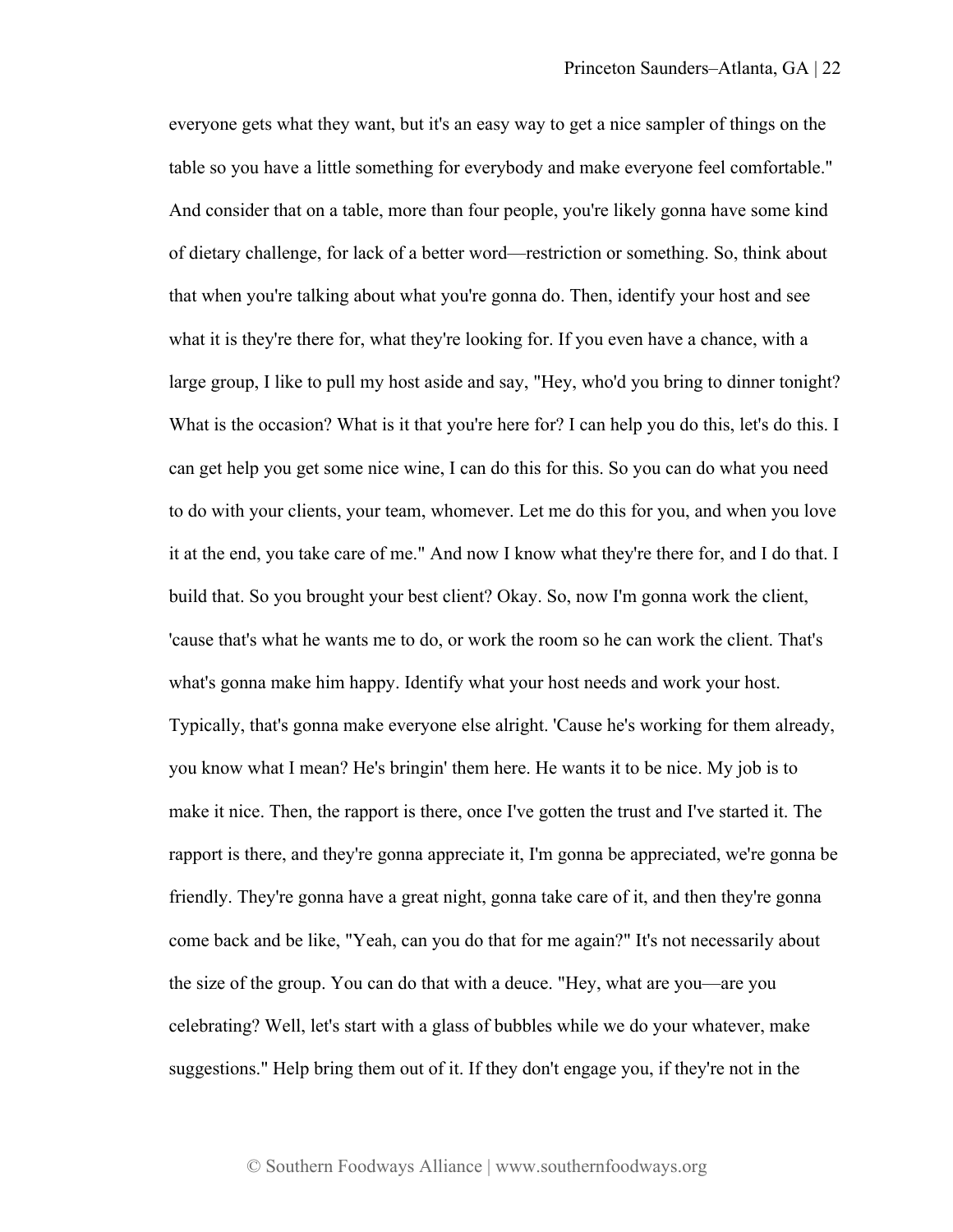mood, you're gonna feel it. But people can go anywhere to get a meal. There's so many options now. You can get most of that brought to you now. So, to make the effort to come out and put on some—as I say, closed-toe shoes and come out to dinner. [Laughter] Then I want to help you do it right.

[00:41:47.11]

**Annemarie A.:** I'm kind of curious about this, because I've heard peoples' perspectives since I started doing these interviews. But how have you seen, if you have, how have you seen dining—either people who are coming to dine, their expectations or the experience kind of changed as you started doing this?

[00:42:10.23]

**Princeton S.:** They've heightened, I guess, in different places. I mean, the standards in the places I've worked, on purpose, I want to stay somewhere where they are high. Though, nowadays, it's . . . some people don't appreciate it as much. You see fewer and fewer people really dress up for dinner, I think particularly in the South. I like dressing up for dinner still. People love to hold on to the menu and the cocktail list and not do anything, which is not ideal for the kitchen or for a restaurant. You typically want, like I said, use a table more than once in a night. Some people want to just get—they want to sit and sit and sit and sit. That's part of what going out is, I get that. But without necessarily considering the whole picture. And then, they just want to—because of . . . I think Oprah said on her show, like years ago, something about, "If you get a table, you can hang onto a table. If you are concerned about being rushed, then just order your apps. Don't order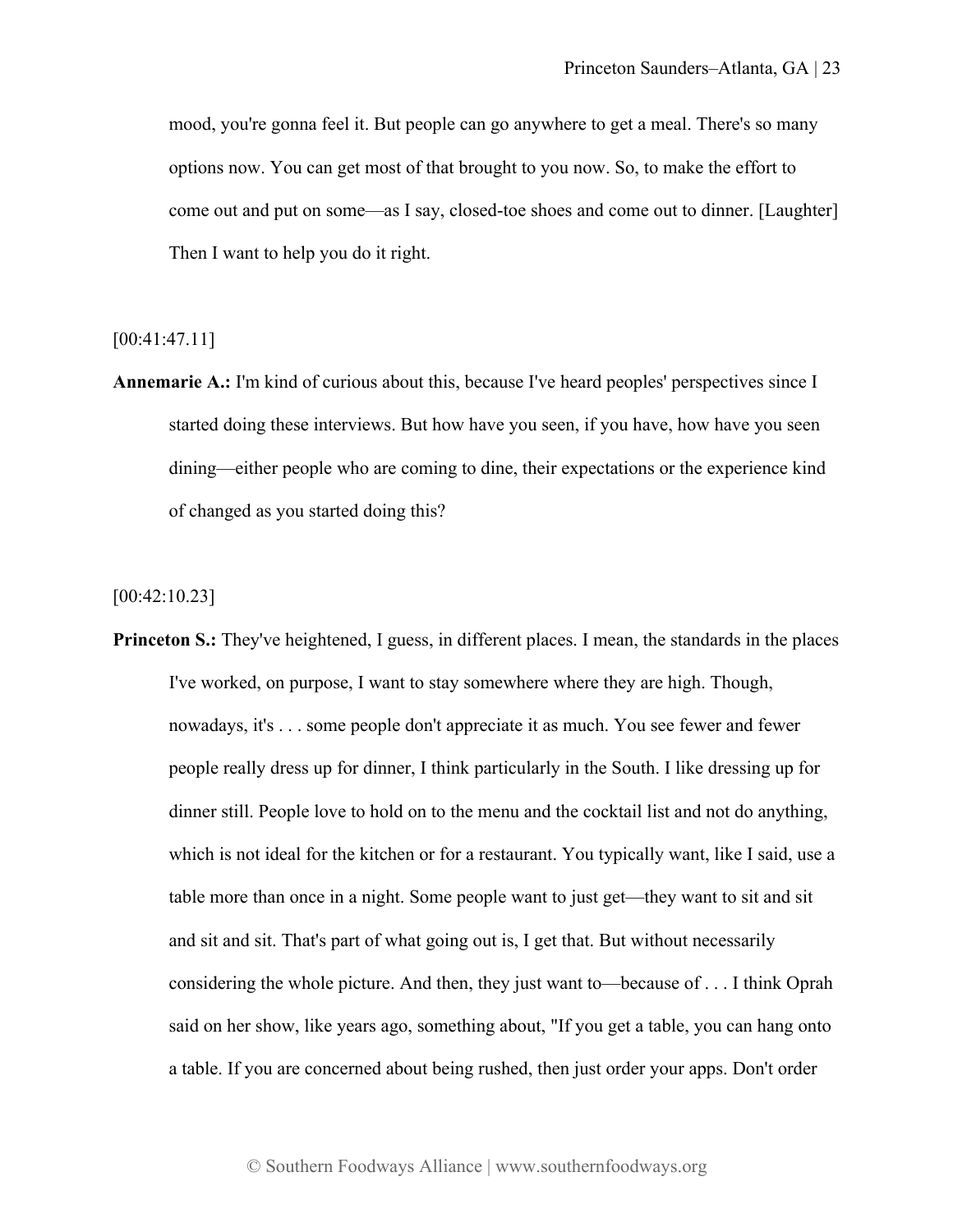your entrees until you're ready for it." Which people do, and it's become this big thing. I'm not blaming it on her by any means, it's just kind of a joke. But it just takes so much longer at that point. And then people get bothered. If you come here and order an entree, because everything's done à la minute here, which means it's done fresh and it's that day, we prep it that day. We don't keep our food in freezers. We don't have freezers here for that. That's the quality of food you get here. But if you just ordered the duck and it's the only thing in the kitchen, it's gonna take twenty-five minutes. That's a long time to sit with nothing in front of you, and you're going to expect it faster. You're, at close to half an hour, you're going to be like, "Where's my food?" And be bothered that it's not happening. If you're on a date or something or a business meeting or whatever or have somewhere to go, or you're just hungry at that point, that's not gonna happen that that duck's gonna go in with nothing else. So, you're looking now at likely forty minutes, depending on where you are, for the food to come. That's a challenge to manage, I think. I don't want to, by any means, get down on people having higher expectations about different things, but . . . I think the silliest example is people bringing into a really nice place a Publix birthday cake. [Laughter] How often do you see that now? Come to a world-class restaurant with world-class chef, top five wine lists in the country, pastry chef nominated for James Beard as well, and then bring Publix cake in. It's your prerogative, but I don't think that went down a lot before. [Laughter] I don't recall it. I never saw it. It's a silly example, but it's just something to think about. Then, everybody wants to eat at the same time. Everybody wants to stop in at 7:30. Of course. But no one plans for that. And it's tough to do everyone in a restaurant where you're seating a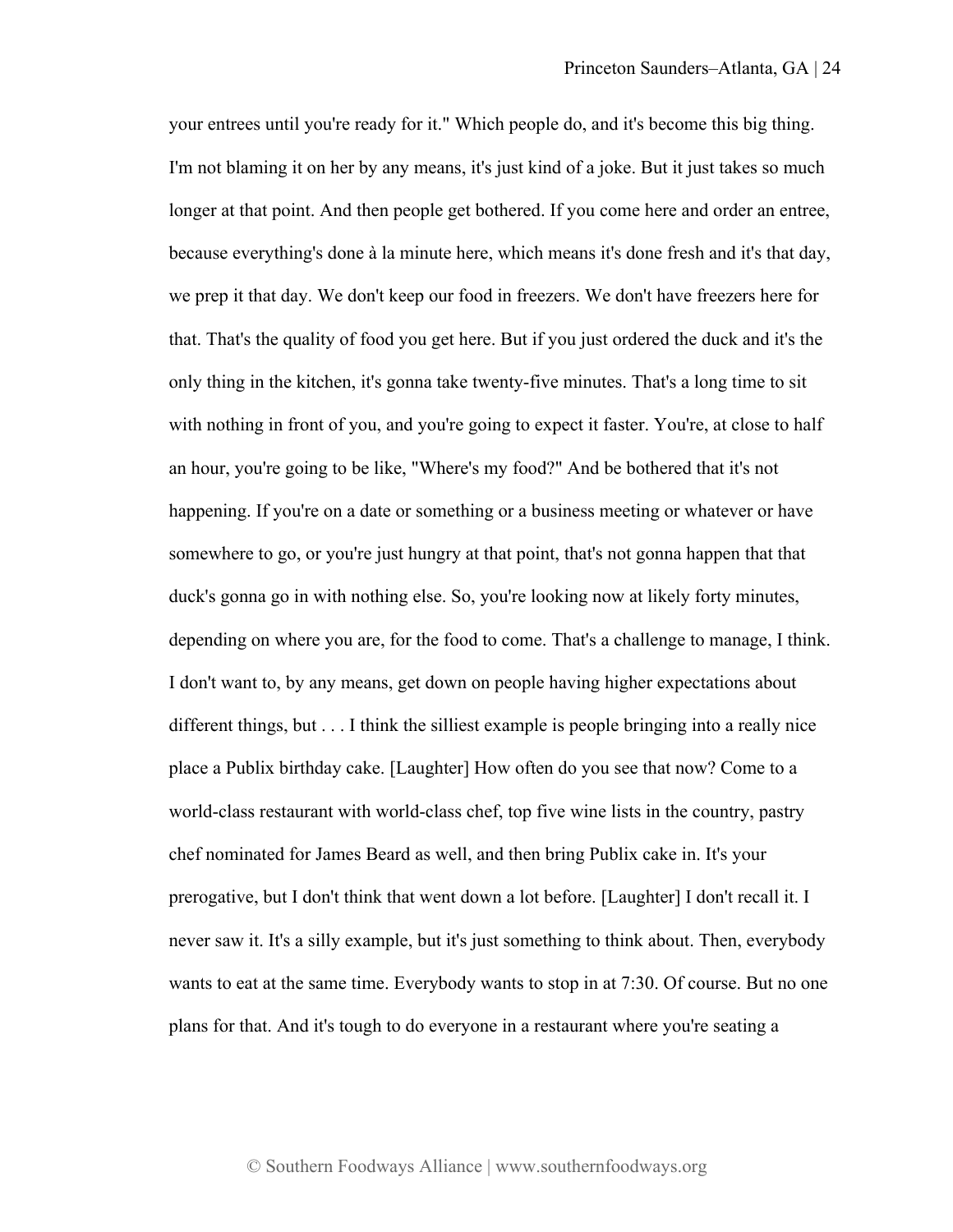hundred and twenty people in a fifteen- to thirty-minute timespan. We're a small kitchen. I don't typically eat in really big places on purpose, which is tough to do. It's tough to do.

[00:46:53.24]

**Annemarie A.:** For sure. That's great. Well, I think too, what I've realized is, creating this experience is a collaborative effort between front of house and back of house.

[00:47:03.17]

**Princeton S.:** Absolutely.

[00:47:03.17]

**Annemarie A.:** Could you talk a little bit about the relationship that you and your team here have with the kitchen?

[00:47:13.05]

**Princeton S.:** Here specifically? It's really great. There's front of the house and there's back of the house, but we are all friendly with each other. We hang out. I mean, Steven, the chef, is one of the owners. It's the other owner in the front of the house. They're tight. We're all tight. We do things together. We can't do what we do out here without the kitchen. They come here because of the food. So, we're beholden to the kitchen at all times. I always believe that as a server. They came here for the kitchen. It's their place. We present it as nicely as we can. We add on all that we can to make a show, but the light's on the food. We're just the dancers around it. We're doing all that we can do around it, but the light is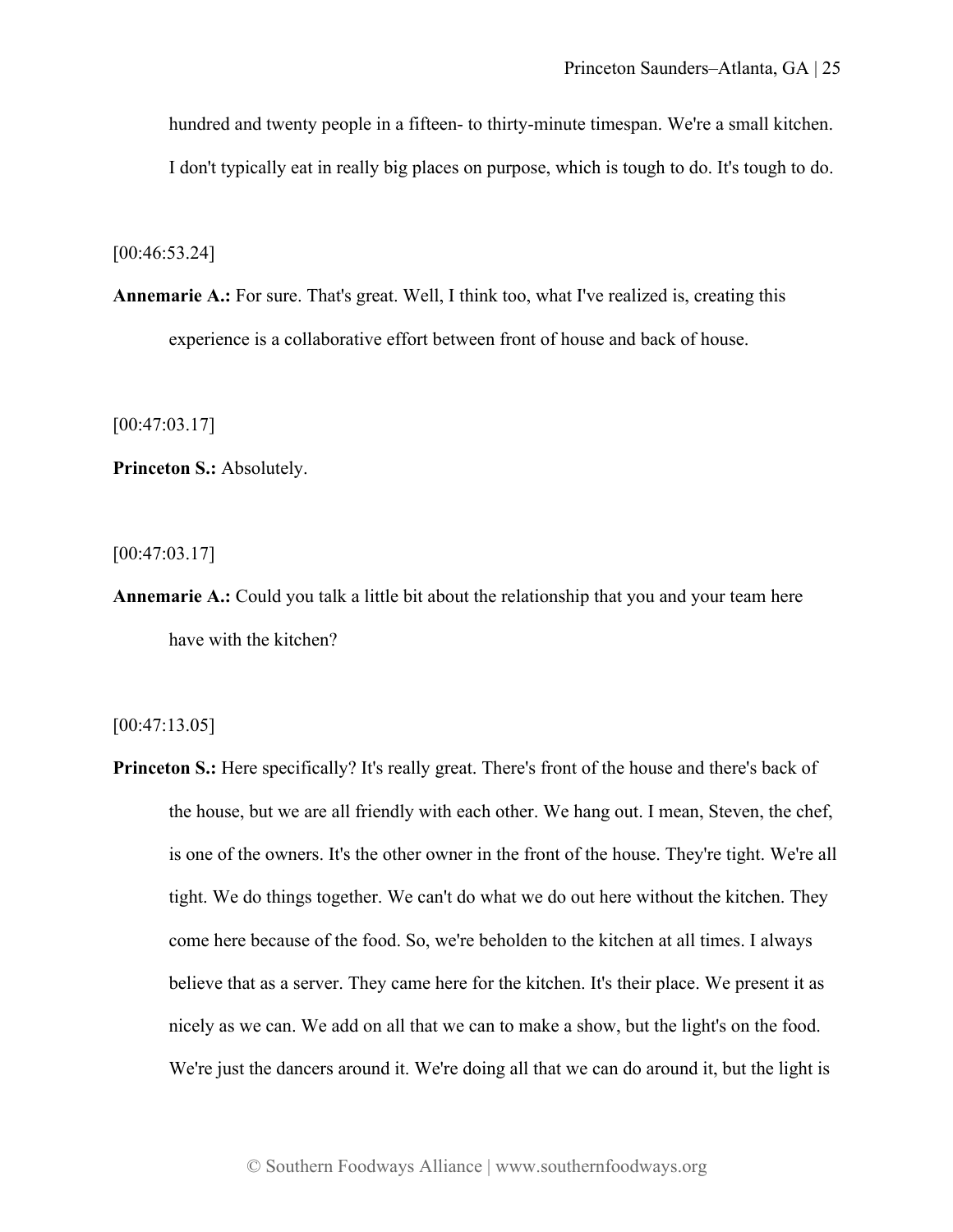on the food. To do what we do, having to do it well, you have to have confidence in that. I won't work somewhere where the food is gonna be an issue. I can't. It's just not in my plan to wow the guest. And that's, I think, what I was referring to, so much subtly what I'm saying is, you can't do all that food between fifteen and thirty minutes. They just can't get it out, and it's stressful on our staff. But the kitchen here's really great. I mean, we have challenges and moments, like everywhere will have, but kitchen here gets it done with stunning results. The food's always clean. It's always beautiful. They are far more patient with us than we are with them, I think, most times, and with . . . . fewer accolades on a nightly basis. But yeah, we know this is Steven Satterfield's kitchen. We know that. And I hope and expect that they're super proud to be part of that, but they don't get the glory like we get out here. They're not walkin' around with glasses of Barolo at the end of the night like we are. They're not seein' the people that we see and bein' able to engage. Even when they're being challenged and busy, at some point, we'll have some fun, and or take a minute and breathe. You don't get that in the kitchen until it's over, and that dishwasher—dishwashers and teachers need to be paid so much more than they are paid. I mean, I couldn't do either. Couldn't do either. The thought that chefs and cooks put into their preparation of the food, the prep that they put into the food, I mean, I need to come in here looking cute, bein' fresh, bein' able to elevate my mood before I get guests in and whatever. I can manipulate that, and to think of it, I can even switch a chef if I need to. If I'm not feelin' it. Back there, you gotta turn that on and keep it on, all night. You don't get to just—let me take it back for a second. If you're on that line, you don't get that. You don't get that privilege. [Laughter] And if you don't take a pee break before five o'clock,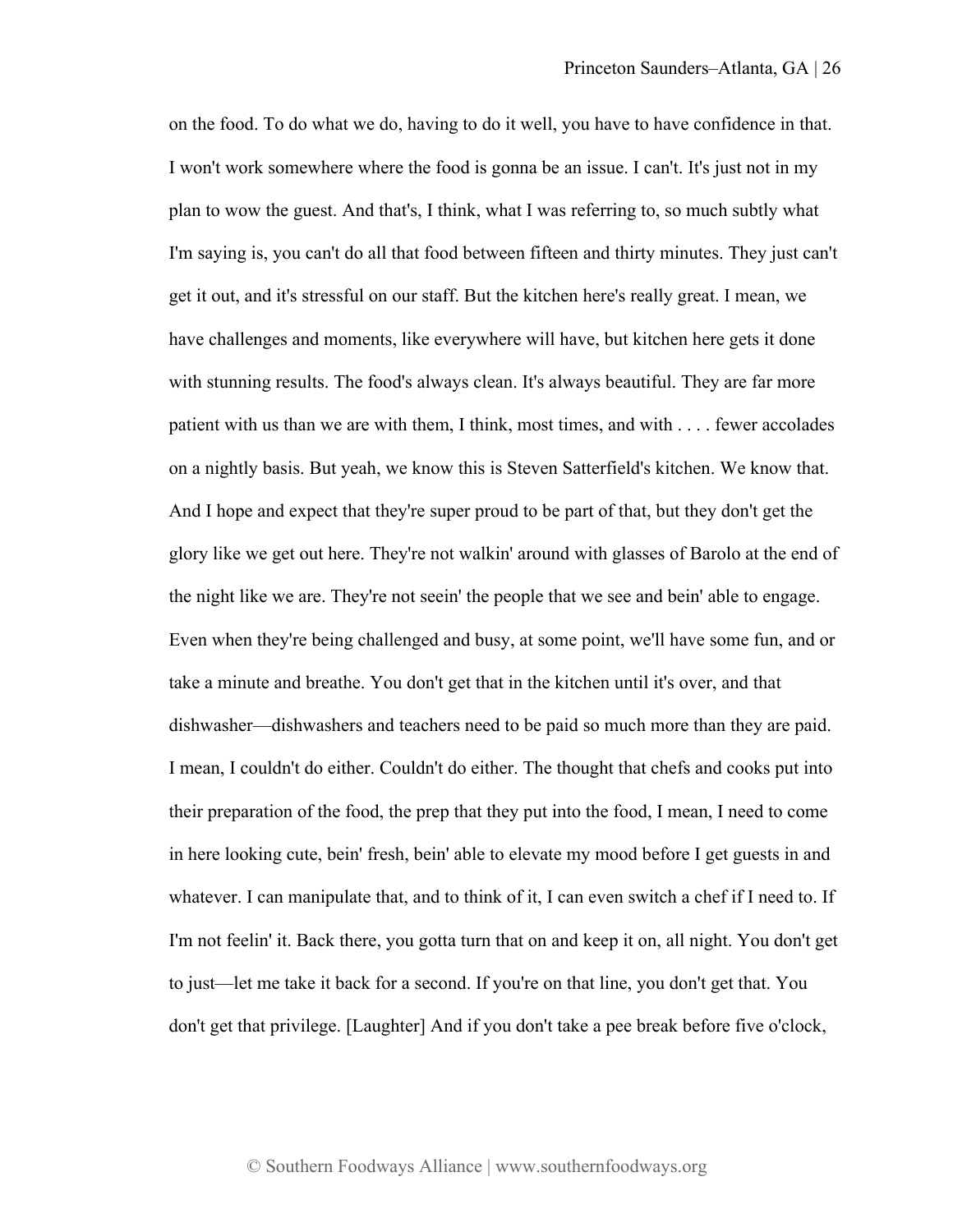you're stuck till eleven o'clock with all that goin' on. You don't get that back there. Couldn't do it. Kudos to back of the house at all times.

[00:51:41.05]

**Annemarie A.:** That's really great. I think this is kind of tied to that idea, but—and this is somethin' that you've talked a little about—but I want to know about your experiences of educating yourself with food and wine. I know that Miller Union has a great wine program and you were talkin' about bein' in Aspen and your relationships with the chef and master sommelier in Boulder, but could you talk a little bit about educating yourself?

[00:52:07.00]

**Princeton S.:** That comes with experience and having an interest in what you do. And just takin' an interest in the places where I work, we're given—we're expected to have a certain base knowledge anyway. Before you even, places I've worked, Renaissance, Tao, Soto, before you even get to the interview, you're takin' a written test on just general service knowledge and food knowledge. "Name five types of mushrooms. What are the predominant grapes in Burgundy?" Stuff like that, you need to know. You're only gonna know that from exposure and directly studying. So, my favorite friends are bartenders and chefs. Livin' their best life with great ingredients. They both put love into what they do. Chefs don't cook because they just cook; they love to cook and create that. That's a gift. Spending time with them, watching them, reading, taking the classes that are available nowadays, just to any restaurant employee—including the Master Court sommelier exam, and taking those courses, and having the certification of sommelier. At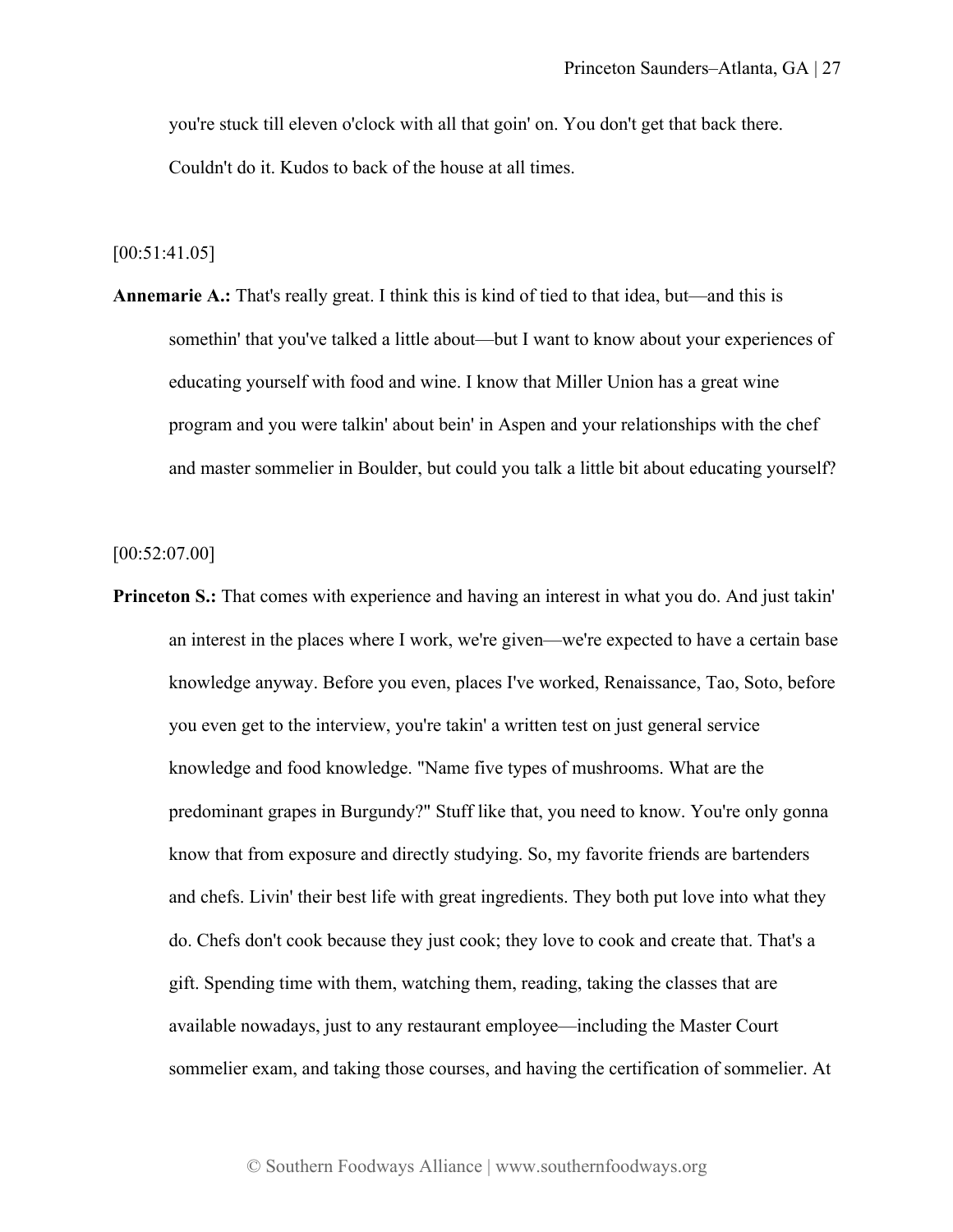some point, I mean, there's a great conversation that Bobby Stuckey's having right now with people about whether the certification is important or not, but the education you still get. You still do the reading, you still do the work. You still do the tastings. You still pay attention to what's around you. Here, specifically, since we're talking about this place and it's such a great restaurant—we taste everything. If it goes on the menu, we taste it first. We get to give input on it and feedback on it and then it comes out again, with those tweaks, necessarily, and then we talk about that. In most cases, with Neal's wine list, also super high-end, we've tasted most of the bottles on the list. I, perhaps more than others, have been here a long time and tend to get into the sale of wine almost obsessively. [Laughter] But I know this wine list, and that's because that's what he expects. To that end, just like we tasted everything in the back, every Friday when they change the wine lists—when new wines come on, we're tasting wine at the bar. Almost every Saturday, we do a blind test where we come in and we get our side work done, and then we sit with Neal and we talk about wine all day, every day. All night, we talk about it. We taste wine. But Saturday is really special because we come in and do these blind tastings, which most people would never do or have the opportunity to do. Add some great wines to my list and some phenomenal wines from Neal's cellar, and we have to sit for fifteen minutes each, a white and a red. We don't know what it is in the glass. We have to taste and talk about it, do the extrapolation of the varietal. We go all the way, try to figure out the vintages and varietals and where it's from, the climate. We talk about everything from the color of the wine, rim variation, alcohol level, all that, and that is immeasurable in helping someone gain knowledge and foresight into wine, which can be translated into wine sales, which helps everybody. But most importantly, makes the team stronger. The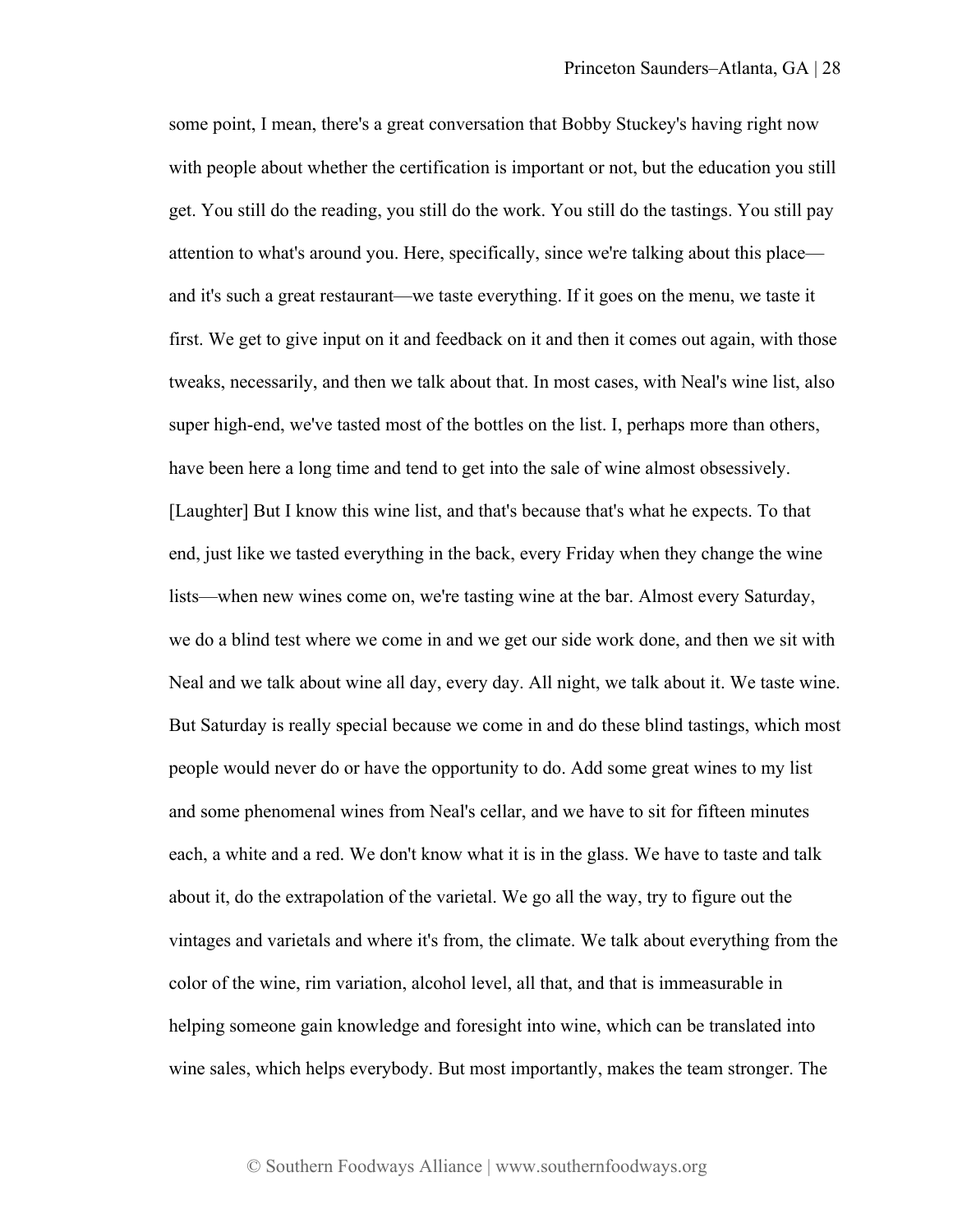success I have here with the wine sales and the parties and all that, I can't do without everybody else on the floor. It's exactly that; it's a team. We, in this restaurant—and most restaurants where I end up working, by design, are tip pool houses. Smaller places. More intimate. Detailed service. More of a family atmosphere. And we share the tips. All of our money goes into a pool, because again, not good in just a finite space. I like to move around, I like to see everything. When I see an opportunity, I want to be able to pounce on it and help for the team, and that, in this tip pool, ideal. People are gonna have their strengths, just like on any team, but I can't go do that if my back's not covered over here in my own section for a minute. And everyone's gonna have a different strength and a different focus, you know? I may not, in a night, run as much food as server X, but I'm gonna do something else that makes me more valuable over there. And the newer server's not gonna have any expectation of selling wine like I do. That's not gonna be expected, of course, but that person can find value for the team by doing something else. That's what it is. I love that idea at work.

[00:58:05.06]

**Annemarie A.:** That's great. That's really interesting. So, for you, the benefits are, it kind of creates a more equal environment?

[00:58:12.01]

**Princeton S.:** Well, I think for most people, I've thrived in places where I work on my own and make my own money, but it's different. The camaraderie is not as tight. People get caught up in doin' their own thing. The competition isn't necessarily friendly. It's . . . you know.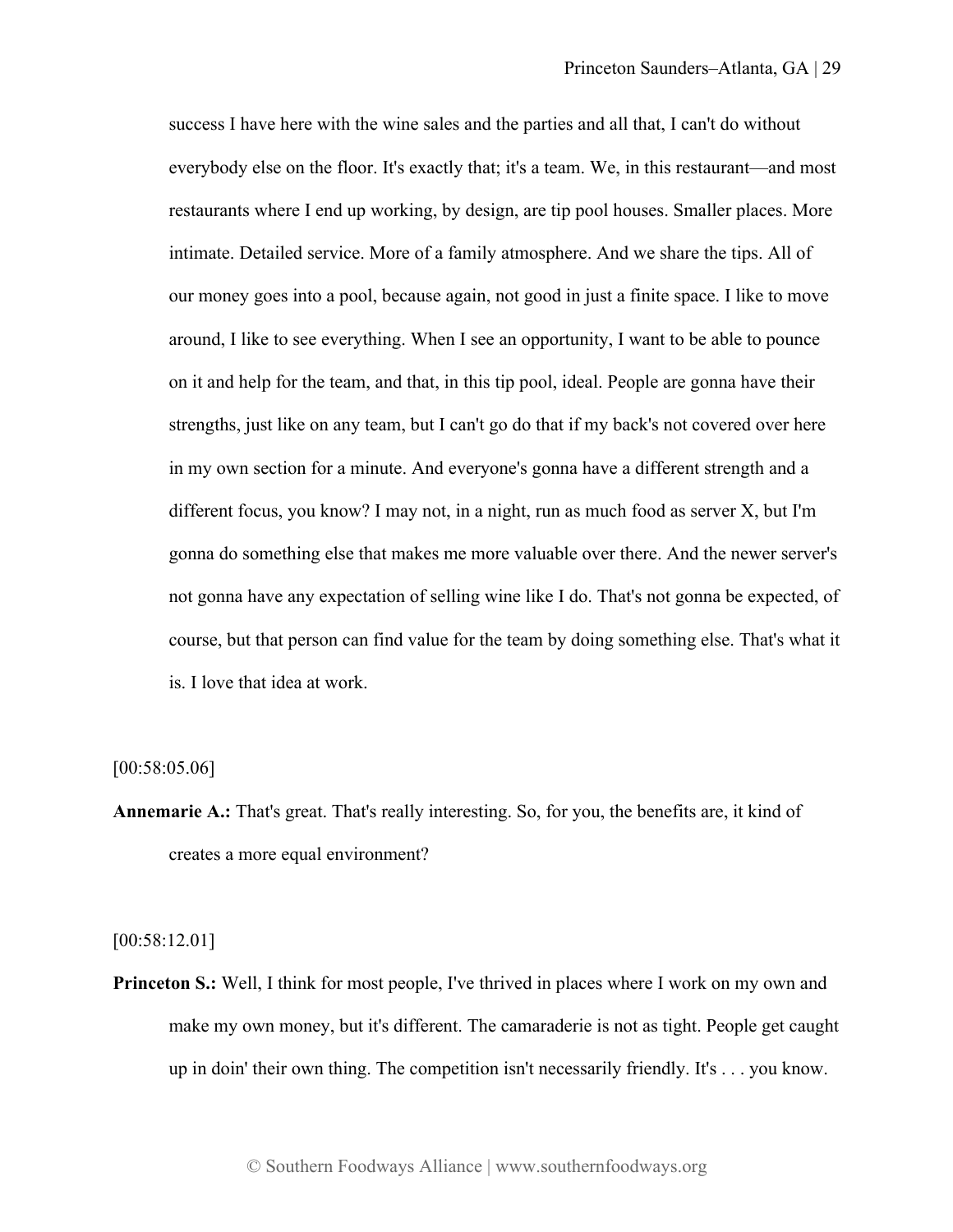There are far more politics at the door. There's a lot of benefit to working in both, I guess, depending on your personality type and what you want to do. I've done really well in most places, but I prefer for my mental health at work, to work in this type of place. I can get really competitive. [Laughter] I can get really . . . detailed, and I will always want to be that person to help out, but I've seen some ugliness go on. I just really like the feel of working in a pool environment. There are more times that it's good than not.

[00:59:36.14]

**Annemarie A.:** That's great.

[00:59:37.29]

**Princeton S.:** And I think it's better for the business, as well. Everyone is helping to get it all done. Everyone's taking care of everyone. You're not gonna walk by—I would think no professional server would, but you're gonna walk by a table where someone asks you for something and say, "I'll get your server." That should be the last thing you say, meaning, it should be the last thing you say. You're, "What can I do for you?" You should be fired if you say that, 'cause you're not helping. Just find out what it is. Delegate it. Let them know, instead of having them wait to get a server, their server, to come back to find out what it is. You could at least already be on the way to correcting it. If it's food-related, take it off the table. Get it started, at least. If it's something that can be corrected. If it's not, at least you're already getting a manager, 'cause you don't know how long they've waited already. You don't. What would you want if you were sitting there? Is what I really try to think all the time. My mood, whatever, it's not what I'm dealing with. What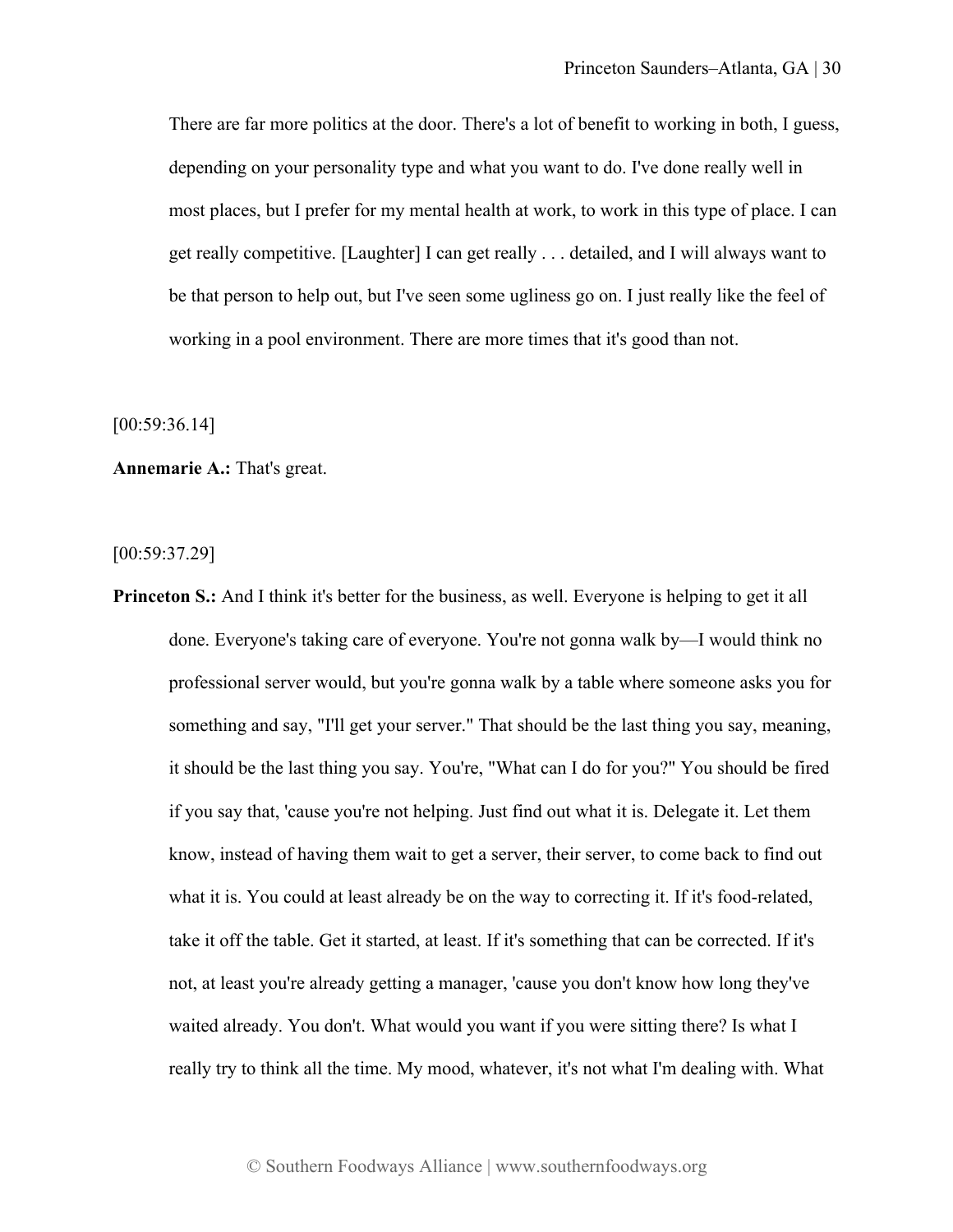would I want if I were sitting at that spot? That's what I would want if I were sitting at that spot. I'd want somebody to be like, "What is that you need? What can I do for you? I'll get on it." I can clearly see you need water. I'm gonna pour some water at the table. You're clearly finished. And I'm walking back. I'm gonna clear the table, because that's gonna allow that person to maybe catch up and do something else. I don't know what's going on with that server at that moment; they may be havin' a challenge somewhere else. It's the team, I'm gonna help it out. Likewise, when I get back from running food in here and clearing server x's table, hopefully, someone else had a moment and saw that in my section and is doing that in my section, too.

[01:01:33.19]

**Annemarie A.:** That makes perfect sense.

[01:01:33.19]

**Princeton S.:** I mean, it makes perfect sense. That's the team mentality. I mean, you watch your spot, and in a room, there's someone in there with you. You guys will team out and help each other. But it's everyone's job to get it done. When those people leave here, we've all won or we've all failed.

[01:01:55.29]

**Annemarie A.:** That's great.

[01:01:57.14]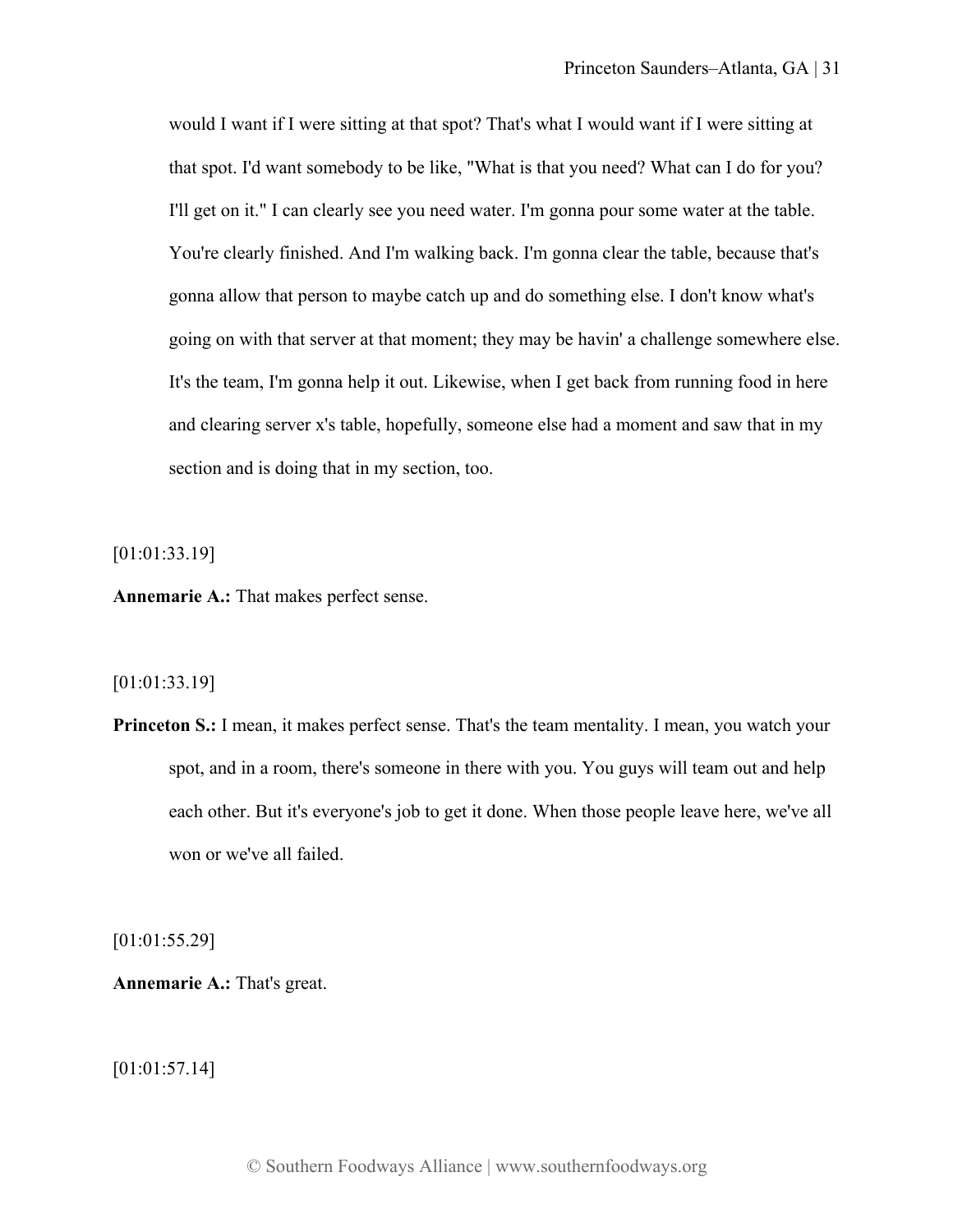#### **Princeton S.:** Yeah.

[01:01:57.14]

**Annemarie A.:** Well, tell me a little, too. You kind of mentioned this, just about choosing where you work for your own mental health, but you've done this for quite a bit of time. Since 1992 for fine dining. What kind of support does it take for you to be able to do this as a long-term career?

[01:02:19.00]

**Princeton S.:** From my management? Some autonomy. Trust that I know what I'm doing, and the ability to make a call. Absolute support of the kitchen. I need to have a general idea of how that's gonna go. There can be variables. I look to see who's cooking in a night, 'cause some changes—can make some changes. But that. And sometimes, literally just the support of my team. The servers around me, and that includes my server assistants. They're servers as well. If everyone's doing what they're supposed to be doing, then everyone can do a little bit extra. I try to tell people, "Do what you know you're supposed to do for your side work and your setup, and look for one more thing you can do." You know? "Look for—make a goal, to do something in everyone's section in a night." Just like I set goals for my sales, just like I set goals for—targets for, I want to sell these two bottles of wine tonight. I want to set a goal to help out and do something. I want to impact the team. I want to make sure I'm not the last one here today. I'm never gonna be the first one out, ever. But have I done my share fair? My fair share of work. For the setup, throughout service, and at the end of it. I, 95% of the time, want to make sure I'm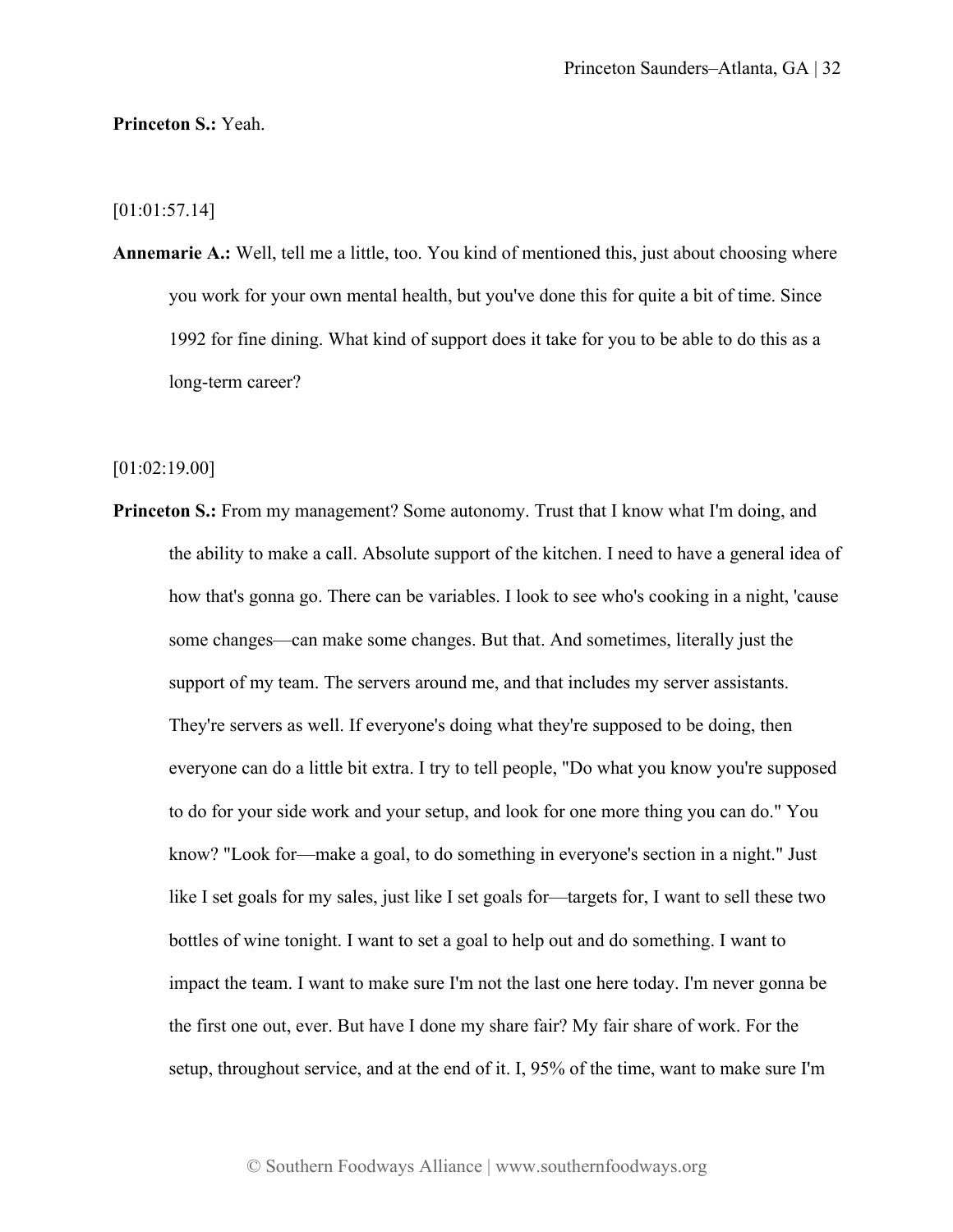the one that did more. And it's not to tell anybody I did more, or not for the show, it's just 'cause that's what I want to do. That makes me proud, that's what I was taught. And from a young age, I'm at home and the examples I was given through those people that brought me up and taught me and helped me along the way. I think that's what we should all do with everything.

[01:04:55.14]

**Annemarie A.:** For sure. Well, so, this is a little bit more of a, like, routine question, but could you walk me through a typical workday or worknight here?

[01:05:07.03]

**Princeton S.:** The whole day or just the work, when I get to work?

[01:05:10.27]

**Annemarie A.:** Whatever you want.

[01:05:14.21]

**Princeton S.:** After—I'll start when I get to work. Get to work, look around, say hi. Always. I'm chatting with management, say hello, 'cause I want to know who's here. I want them to know I've come to work because part of management is knowing who's here, and if they're busy, in the office or whatever, I would imagine they're taking at least a mental note of who they hear, who they see, so they know who's here. I usually do a little walk around, just to see how the place looks from the shift before, so I can see how busy it was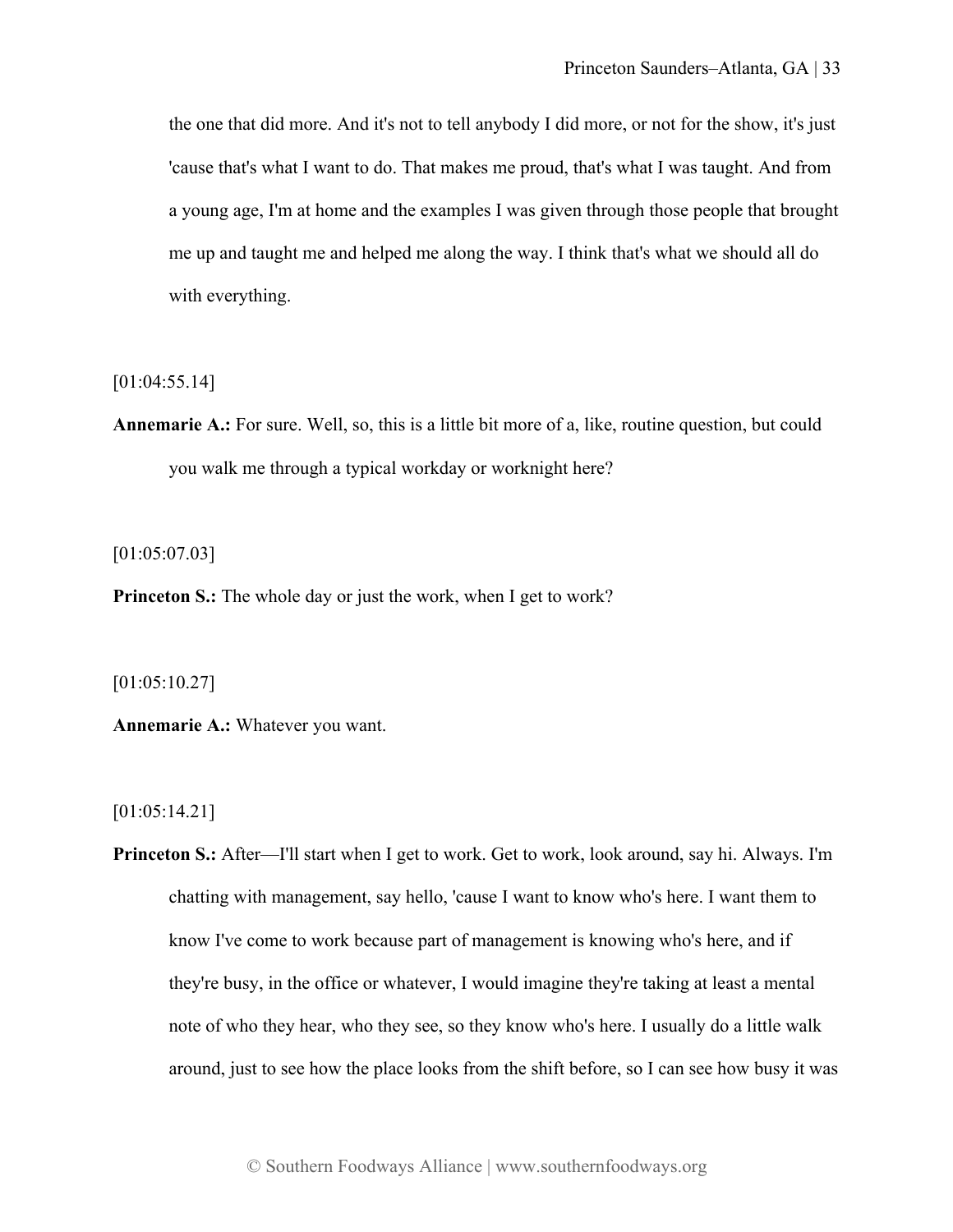and anticipate if any extra work needs to be done. We sign up for side work. We have a list, and based on who arrives in what order, you choose what you want to do for that shift for side work. And you get it done. I'm gonna look at the computer to see about reservations, 'cause I have a great interest in that. See where parties are, how busy we are. I will scroll through the names of reservations to look for V.I.P.s or people I know, and groups. Get my side work done. See who else needs help. Then do my—I have a litany of things I do that are extra. I like to water the plants, do dusting, just whatever. We have family meal. Steven and his staff make breakfast and dinner for us. They feed us every day. We get to sit down and eat before work, which is really cool. We usually have a preshift meeting. We sit at the bar, which is where we talk about what's gonna go on that night. Perhaps things management's noticed nights before that they want us to work on. Any changes, probably taste a little of the wine and talk about it with Neal or Julie. Get dressed. Service starts. Depending on the day, I may not have a table for an hour after we open, but to keep busy, I'm gonna do some dusting, look over the wine lists, try to make a plan for my night. We finish up. We sign up for closing side work. We check with each other, ideally, before we leave that. Then we close the place down. That usually also includes going back to the bar and having a little wine, having a little wine at the end of the night. That's without detailed service, obviously, but that's just how it goes. It would be a lot more of a day for the kitchen guys, 'cause they get here and have their list of prep to do. Get it done, whatever time schedule they have. They don't always get to sit down and eat the food they prepared for us. They usually eat standing up, in the back, and then have to run back to the line and get it done. Then, like I said, hopefully they get that pee break, and then they go back on the line. And they have to be ready at five o'clock. 'Cause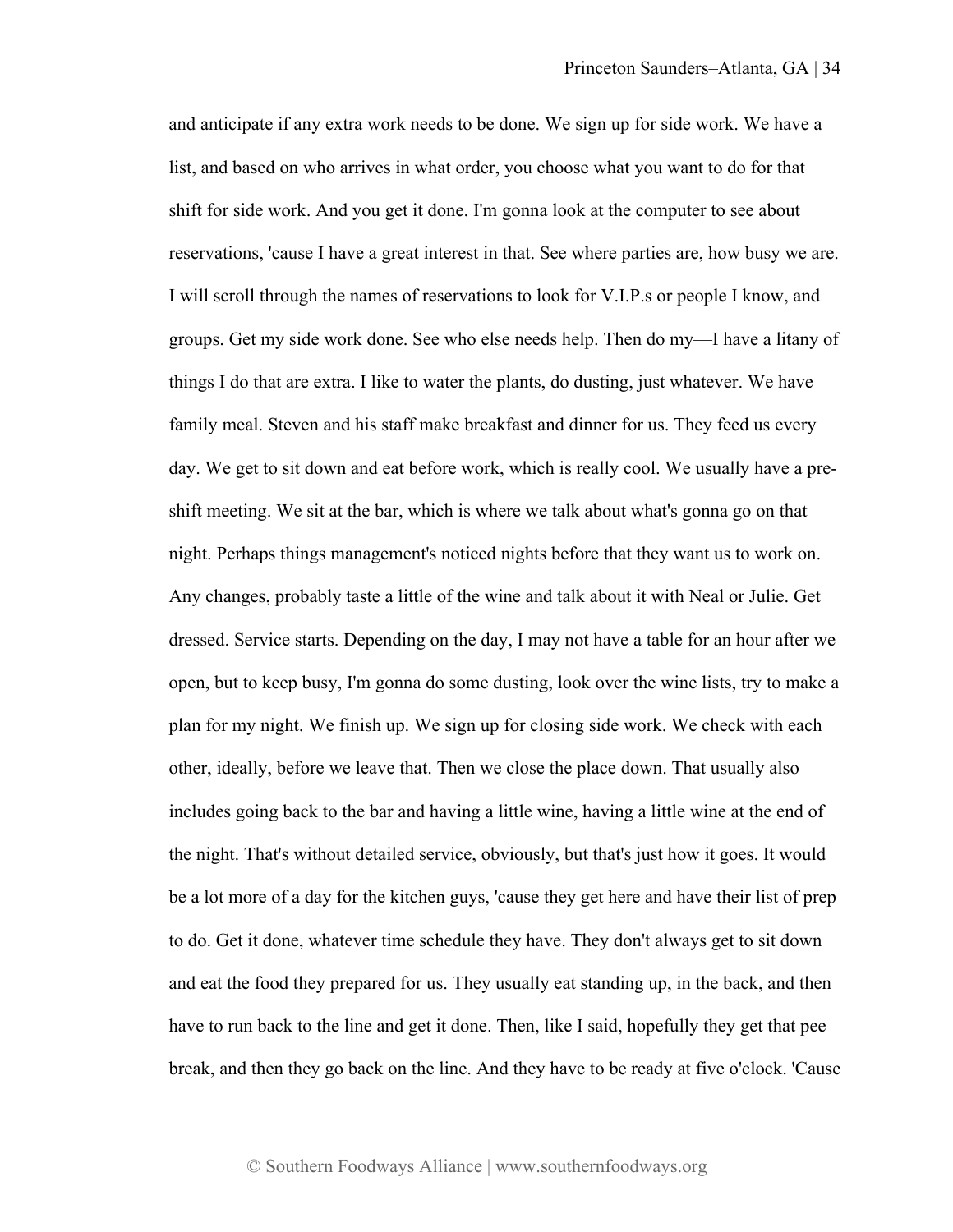I may not have a table at five o'clock. I could still be getting dressed at 4:58. At ten to five, five to five, they need to be on that line ready to go, 'cause they should expect a ticket at 5:01. You know? I can look at my station and know what time my first table is. Like I know tonight. I have one table at seven o'clock, eighteen people. It's gonna be a great table, but that's what I do, the parties. But until seven o'clock, I can detail my station, I can hang out. I can help other servers. But I can come into it pretty mellow. I'm gonna start it mellow. By the time seven o'clock comes, I will have digested my food. [Laughter] Had a few glasses of water, had a couple cups of coffee, I'll be ready to go. Those guys, by then, will already be at it with the rest of the dining room. Difference is, at the end of the night while I'm finishing up and laughing it up with my friends at the bar—with a Negroni, likely—they have to break down and mop that shit and to clean that kitchen spotlessly, because Neal is a clean freak. Love that. Love that. Love it. You don't want to work for a chef or restaurant owner who's not a clean freak. You don't. But that kitchen's gotta be—when they leave here, 'cause we do not have issues with rodents and stuff like that because we keep this place clean. I mean, during service, there are people walking around mopping, sweepin' that kitchen when we're tryin' to get around, but that's what we expect. They also have to open the restaurant in the morning, and they don't want to have to come in and clean. This is what we do. So, yeah, another reason I'm a front of the house guy. I make the joke, "Do these nails look like they do that type of work? They don't. I know they don't, 'cause I don't." Yeah. Those guys'll be here cleaning and—I mean, we close at ten o'clock. They hope to be out of here by 12:30, one o'clock.

[01:11:06.17]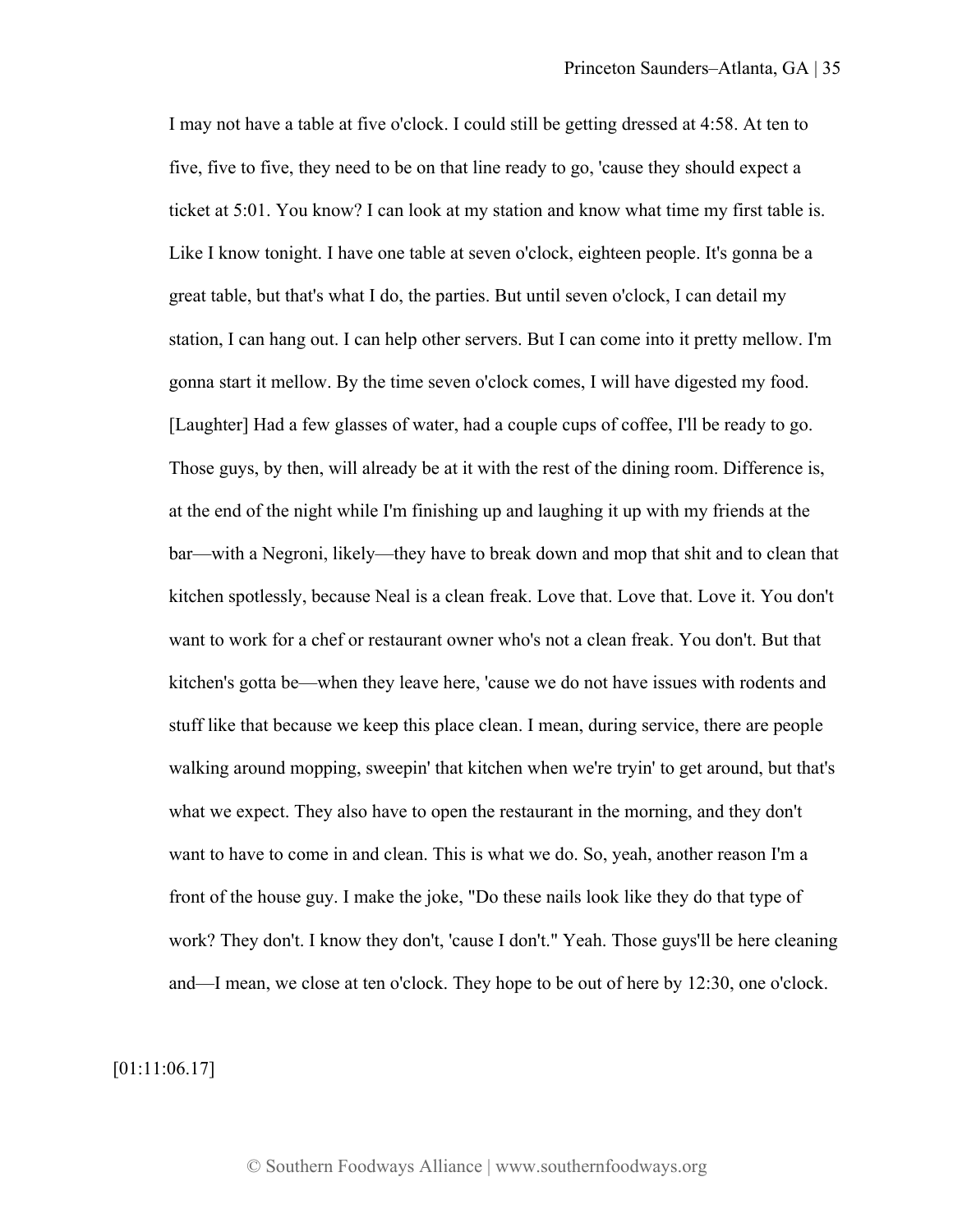**Annemarie A.:** Yeah, it's a lot of work.

[01:11:06.23]

**Princeton S.:** They hope to be. By then, I'm at my neighborhood bar or having bubbles with my boyfriend at home. For an hour already, after having had a glass here. Yeah, that's tough. Again, kudos to the kitchen at all times.

[01:11:28.00]

**Annemarie A.:** That's great. And now, I don't have much more questions for you, but I've asked everybody this. Could you give me your definitions for service and your definition for hospitality?

[01:11:38.16]

**Princeton S.:** Service is the work. Service is the technical part. Hospitality is the psychology of it, the personality of it, the energy of it. There can be technique without hospitality, but nobody wants that, really. I mean, there are places for that. Those aren't my places. Hospitality is the lifeblood, that's the warmth. That's the energy. That's what brings you back. That's what gets you there. That's what we should be proud of. The technique is, I think, easily defined; not always easily taught, but it's teachable. Hospitality, I think hospitality people get it or they don't. You can't teach the warmth. You can't teach the detail of it, the anticipation of it. Those are things that people have. You know? I can put a plate down in front of you. Anybody can put a plate down in front of you. To present it properly, you need to have the meat at six o'clock. That's a thing that restaurant people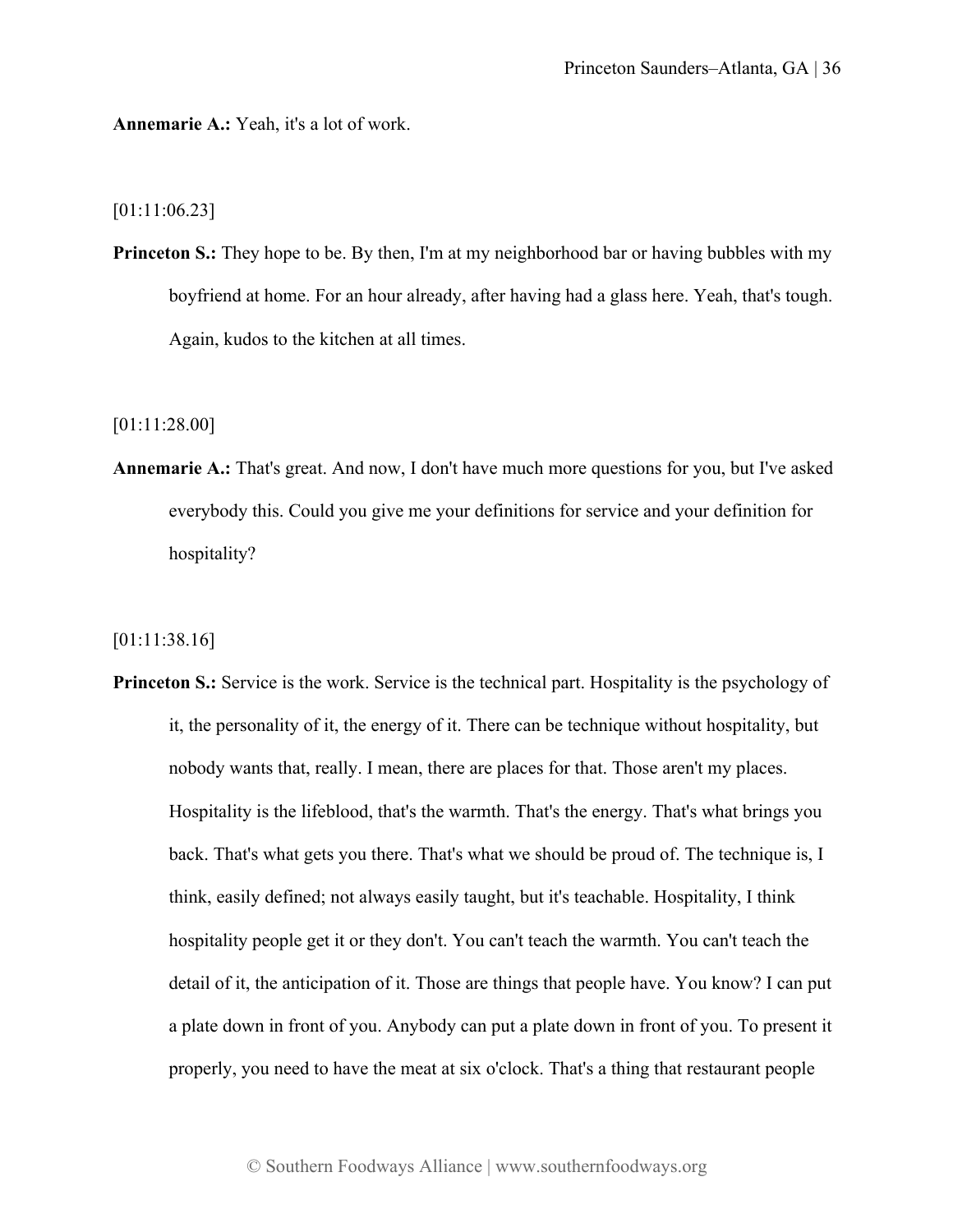will know. To bring it with a smile, with eye contact, with humility. You know, to place it gently. The hug technique instead of elbowing your face. Those are details that are hospitality, I think.

[01:13:47.14]

**Annemarie A.:** That's great. Well, I don't have any more questions for you. Do you have anything that you want to add that we haven't talked about?

[01:13:55.14]

**Princeton S.:** I don't think so. I think it was an interesting conversation. It was kind of a walk down memory lane for me. I'm gonna call and email a couple people I haven't talked to in a little while after this. Put me in a good mood, a really good mood. Many people disagree with me. I don't really like talking about myself. [Laughter] In this format, so I'm good.

[01:14:26.22]

**Annemarie A.:** Okay. Thank you so much!

[01:14:28.16]

**Princeton S.:** Thank you very much.

[01:14:28.22]

**Annemarie A.:** I really appreciated talking with you.